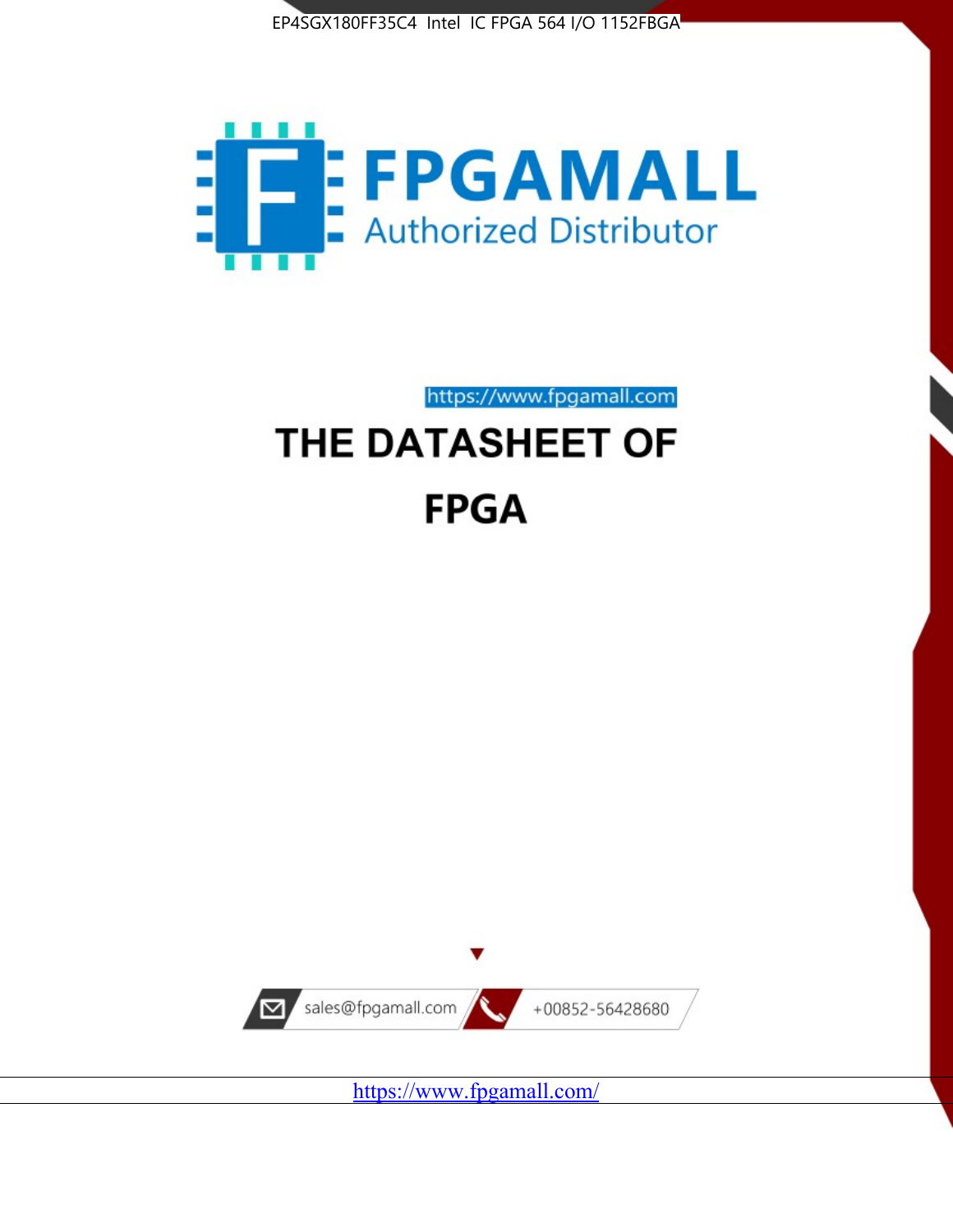EP4SGX180FF35C4 Intel IC FPGA 564 I/O 1152FBGA



# **1. Overview for the Stratix IV Device Family**

**SIV51001-3.5**

Altera® Stratix® IV FPGAs deliver a breakthrough level of system bandwidth and power efficiency for high-end applications, allowing you to innovate without compromise. Stratix IV FPGAs are based on the Taiwan Semiconductor Manufacturing Company (TSMC) 40-nm process technology and surpass all other high-end FPGAs, with the highest logic density, most transceivers, and lowest power requirements.

The Stratix IV device family contains three optimized variants to meet different application requirements:

- Stratix IV E (Enhanced) FPGAs—up to 813,050 logic elements (LEs), 33,294 kilobits (Kb) RAM, and 1,288 18 x 18 bit multipliers
- Stratix IV GX transceiver FPGAs—up to 531,200 LEs, 27,376 Kb RAM, 1,288 18 x 18-bit multipliers, and 48 full-duplex clock data recovery (CDR)-based transceivers at up to 8.5 Gbps
- Stratix IV GT—up to 531,200 LEs, 27,376 Kb RAM, 1,288 18 x 18-bit multipliers, and 48 full-duplex CDR-based transceivers at up to 11.3 Gbps

The complete Altera high-end solution includes the lowest risk, lowest total cost path to volume using HardCopy® IV ASICs for all the family variants, a comprehensive portfolio of application solutions customized for end-markets, and the industry leading Quartus® II software to increase productivity and performance.

f For information about upcoming Stratix IV device features, refer to the *[Upcoming](http://www.altera.com/literature/hb/stratix-iv/uf01001.pdf?GSA_pos=2&WT.oss_r=1&WT.oss=upcoming)  [Stratix IV Device Features](http://www.altera.com/literature/hb/stratix-iv/uf01001.pdf?GSA_pos=2&WT.oss_r=1&WT.oss=upcoming)* document.

f For information about changes to the currently published *Stratix IV Device Handbook*, refer to the *[Addendum to the Stratix IV Device Handbook](http://www.altera.com/literature/hb/stratix-iv/stx4_siv54002.pdf)* chapter.

This chapter contains the following sections:

- "Feature Summary" on page 1–2
- "Architecture Features" on page 1–6
- "Integrated Software Platform" on page 1–19
- "Ordering Information" on page 1–19

@2016 Altera Corporation. All rights reserved. ALTERA, ARRIA, CYCLONE, HARDCOPY, MAX, MEGACORE, NIOS, QUARTUS and STRATIX words and logos are trademarks of Altera Corporation and registered in the U.S. Patent and Trademark



Stratix IV Device Handbook Volume 1 January 2016

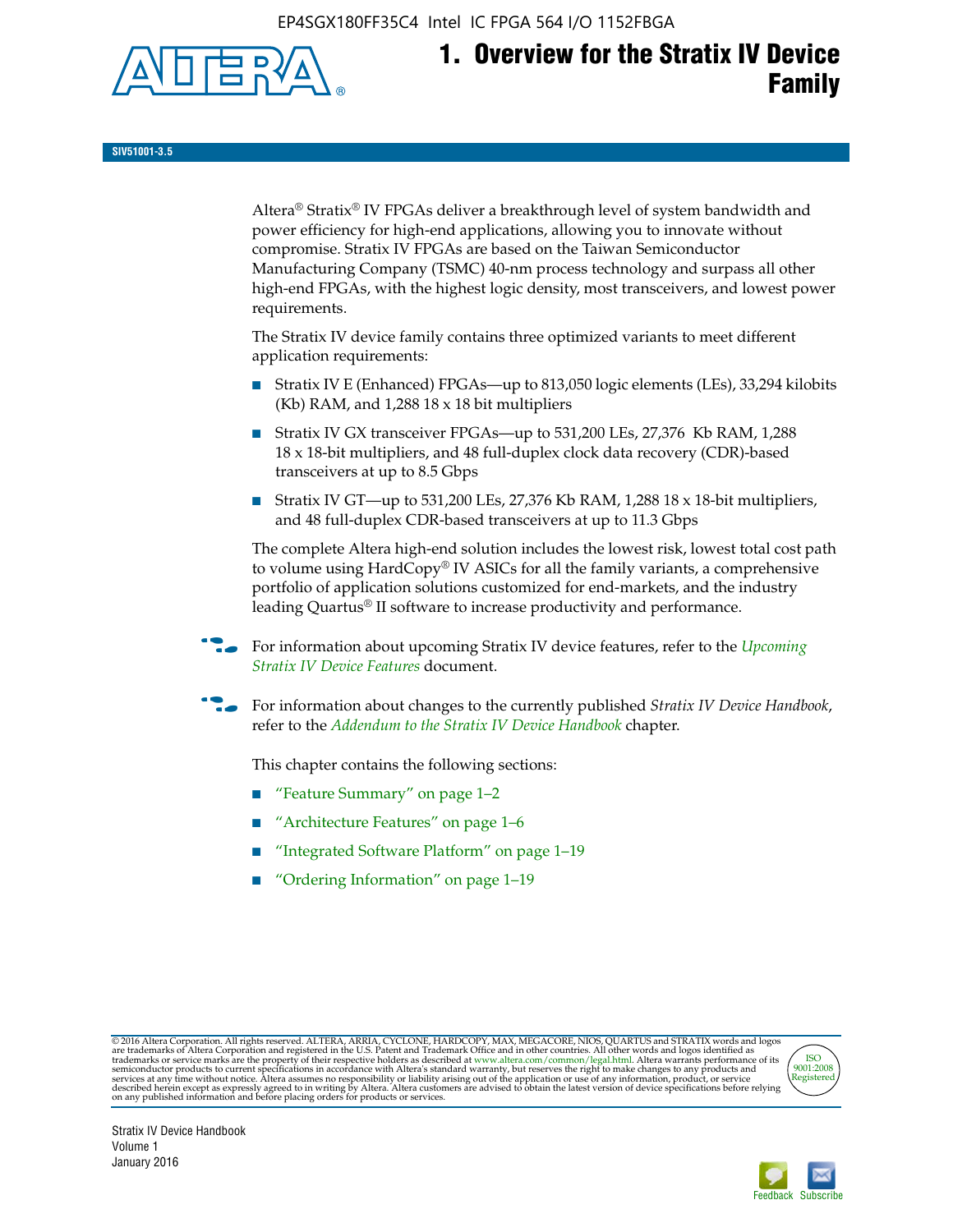# **Feature Summary**

The following list summarizes the Stratix IV device family features:

- Up to 48 full-duplex CDR-based transceivers in Stratix IV GX and GT devices supporting data rates up to 8.5 Gbps and 11.3 Gbps, respectively
- Dedicated circuitry to support physical layer functionality for popular serial protocols, such as PCI Express (PCIe) (PIPE) Gen1 and Gen2, Gbps Ethernet (GbE), Serial RapidIO, SONET/SDH, XAUI/HiGig, (OIF) CEI-6G, SD/HD/3G-SDI, Fibre Channel, SFI-5, and Interlaken
- Complete PCIe protocol solution with embedded PCIe hard IP blocks that implement PHY-MAC layer, Data Link layer, and Transaction layer functionality

**For more information, refer to the** *[IP Compiler for PCI Express User Guide](http://www.altera.com/literature/ug/ug_pci_express.pdf)***.** 

- Programmable transmitter pre-emphasis and receiver equalization circuitry to compensate for frequency-dependent losses in the physical medium
- Typical physical medium attachment (PMA) power consumption of 100 mW at 3.125 Gbps and 135 mW at 6.375 Gbps per channel
- 72,600 to 813,050 equivalent LEs per device
- 7,370 to 33,294 Kb of enhanced TriMatrix memory consisting of three RAM block sizes to implement true dual-port memory and FIFO buffers
- High-speed digital signal processing (DSP) blocks configurable as 9 x 9-bit,  $12 \times 12$ -bit,  $18 \times 18$ -bit, and  $36 \times 36$ -bit full-precision multipliers at up to 600 MHz
- Up to 16 global clocks (GCLK), 88 regional clocks (RCLK), and 132 periphery clocks (PCLK) per device
- Programmable power technology that minimizes power while maximizing device performance
- Up to 1,120 user I/O pins arranged in 24 modular I/O banks that support a wide range of single-ended and differential I/O standards
- Support for high-speed external memory interfaces including DDR, DDR2, DDR3 SDRAM, RLDRAM II, QDR II, and QDR II+ SRAM on up to 24 modular I/O banks
- High-speed LVDS I/O support with serializer/deserializer (SERDES), dynamic phase alignment (DPA), and soft-CDR circuitry at data rates up to 1.6 Gbps
- Support for source-synchronous bus standards, including SGMII, GbE, SPI-4 Phase 2 (POS-PHY Level 4), SFI-4.1, XSBI, UTOPIA IV, NPSI, and CSIX-L1
- Pinouts for Stratix IV E devices designed to allow migration of designs from Stratix III to Stratix IV E with minimal PCB impact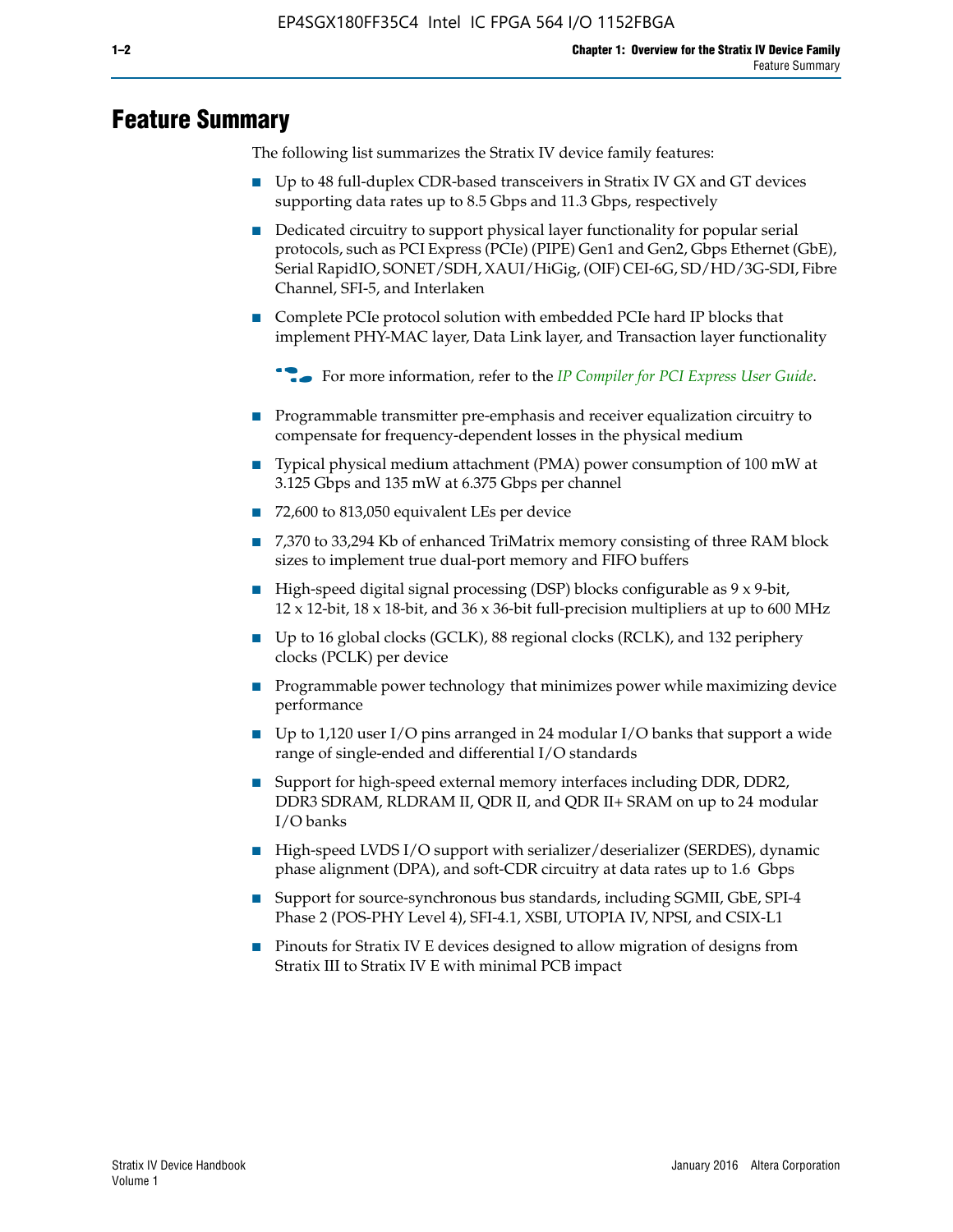# **Stratix IV GX Devices**

Stratix IV GX devices provide up to 48 full-duplex CDR-based transceiver channels per device:

- Thirty-two out of the 48 transceiver channels have dedicated physical coding sublayer (PCS) and physical medium attachment (PMA) circuitry and support data rates between 600 Mbps and 8.5 Gbps
- The remaining 16 transceiver channels have dedicated PMA-only circuitry and support data rates between 600 Mbps and 6.5 Gbps
- **1 The actual number of transceiver channels per device varies with device selection. For** more information about the exact transceiver count in each device, refer to Table 1–1 on page 1–11.
- 1 For more information about transceiver architecture, refer to the *[Transceiver](http://www.altera.com/literature/hb/stratix-iv/stx4_siv52001.pdf)  [Architecture in Stratix IV Devices](http://www.altera.com/literature/hb/stratix-iv/stx4_siv52001.pdf)* chapter.

Figure 1–1 shows a high-level Stratix IV GX chip view.

#### **Figure 1–1. Stratix IV GX Chip View** *(1)*



#### **Note to Figure 1–1:**

(1) Resource counts vary with device selection, package selection, or both.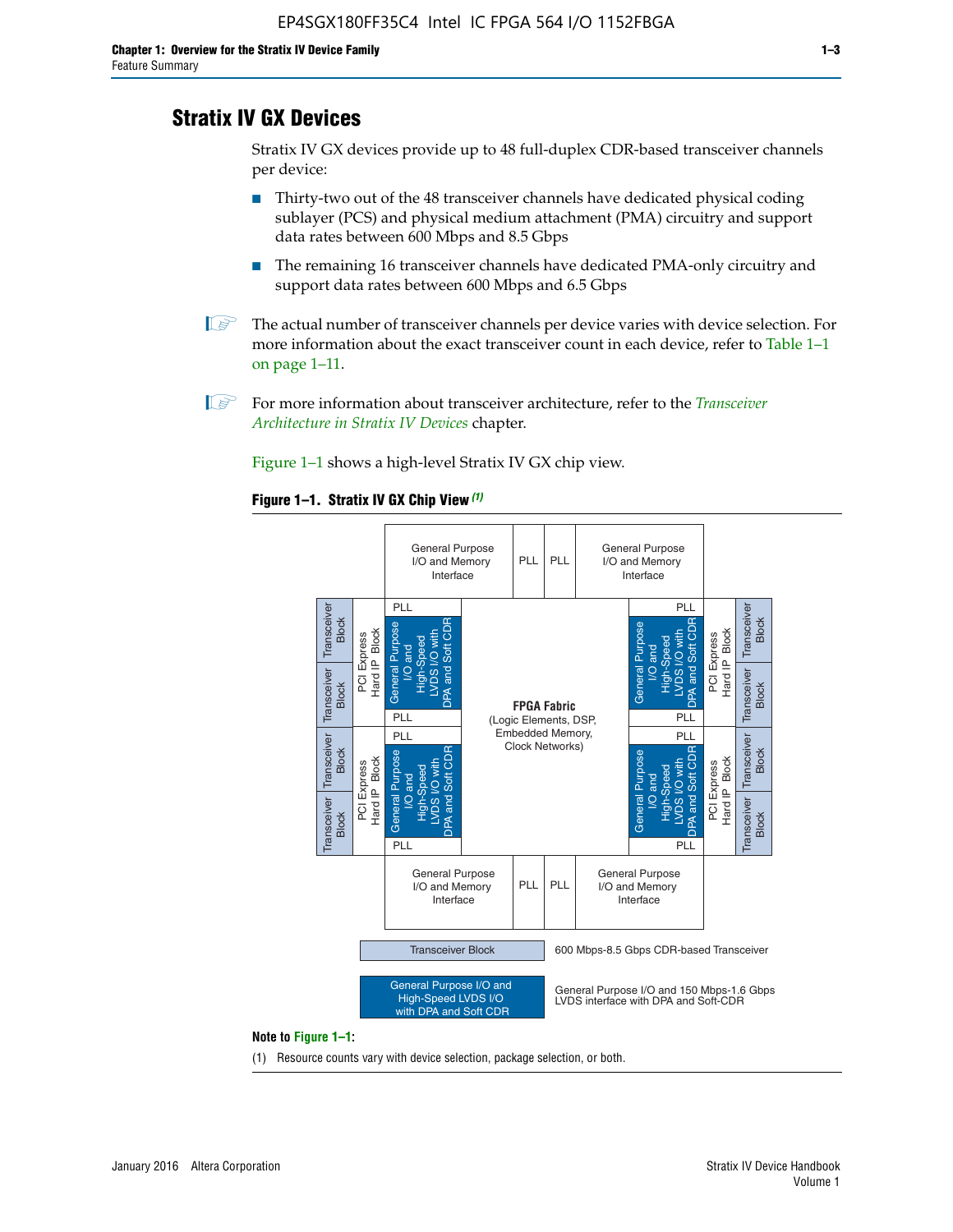# **Stratix IV E Device**

Stratix IV E devices provide an excellent solution for applications that do not require high-speed CDR-based transceivers, but are logic, user I/O, or memory intensive.

Figure 1–2 shows a high-level Stratix IV E chip view.





#### **Note to Figure 1–2:**

(1) Resource counts vary with device selection, package selection, or both.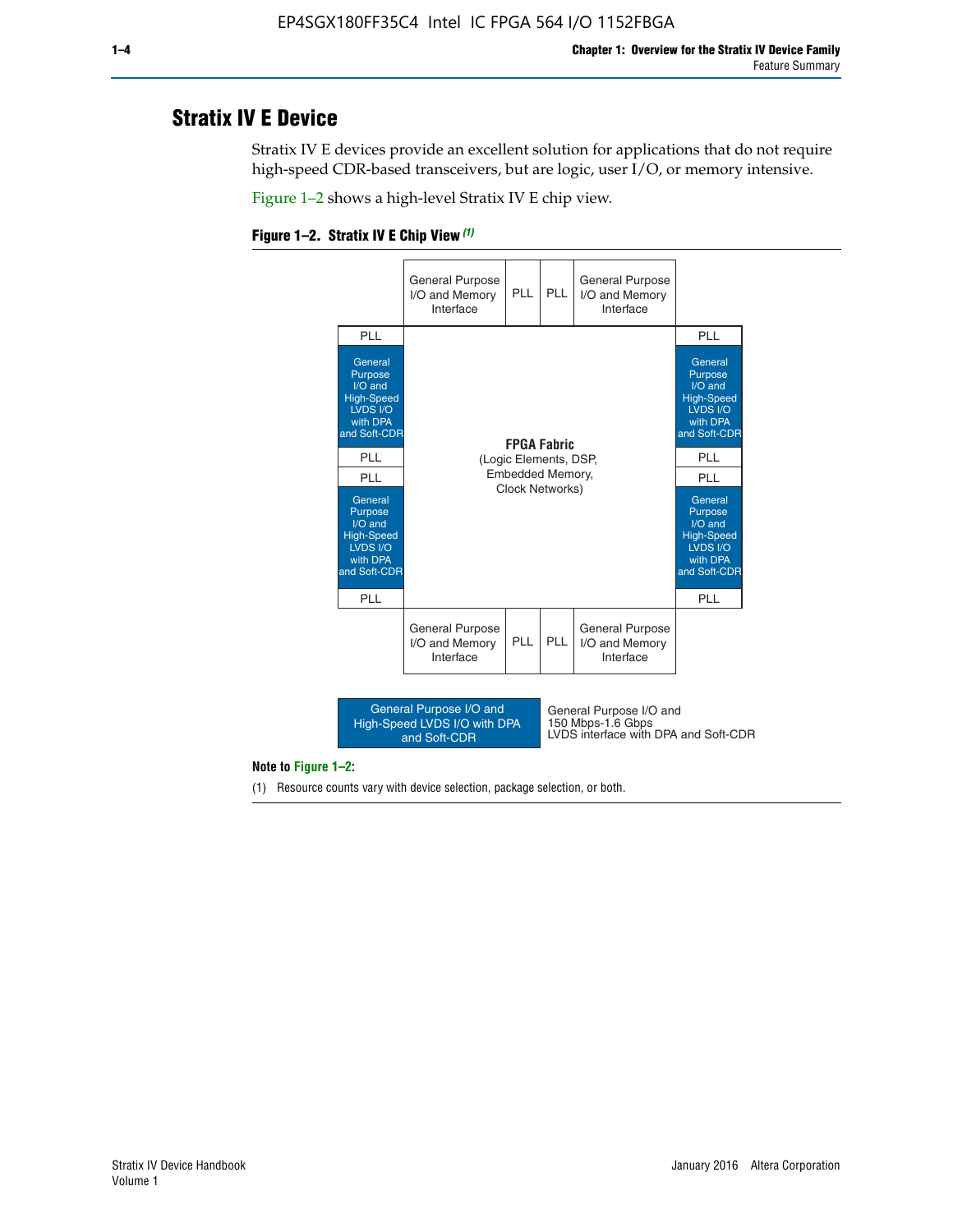# **Stratix IV GT Devices**

Stratix IV GT devices provide up to 48 CDR-based transceiver channels per device:

- Thirty-two out of the 48 transceiver channels have dedicated PCS and PMA circuitry and support data rates between 600 Mbps and 11.3 Gbps
- The remaining 16 transceiver channels have dedicated PMA-only circuitry and support data rates between 600 Mbps and 6.5 Gbps
- **1** The actual number of transceiver channels per device varies with device selection. For more information about the exact transceiver count in each device, refer to Table 1–7 on page 1–16.
- $\mathbb{I}$  For more information about Stratix IV GT devices and transceiver architecture, refer to the *[Transceiver Architecture in Stratix IV Devices](http://www.altera.com/literature/hb/stratix-iv/stx4_siv52001.pdf)* chapter.

Figure 1–3 shows a high-level Stratix IV GT chip view.

#### **Figure 1–3. Stratix IV GT Chip View** *(1)*



(1) Resource counts vary with device selection, package selection, or both.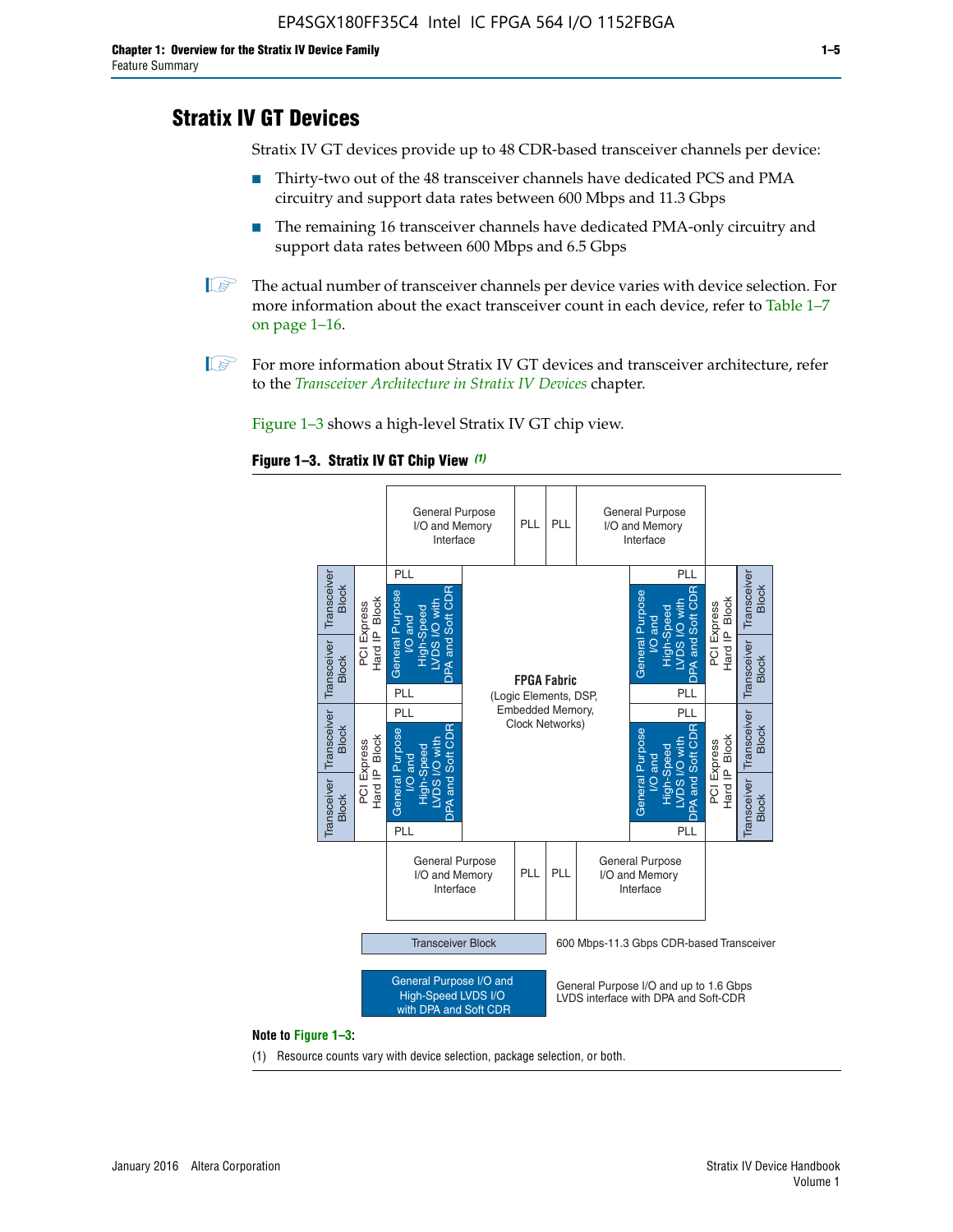# **Architecture Features**

The Stratix IV device family features are divided into high-speed transceiver features and FPGA fabric and I/O features.

# **High-Speed Transceiver Features**

The following sections describe high-speed transceiver features for Stratix IV GX and GT devices.

### **Highest Aggregate Data Bandwidth**

Up to 48 full-duplex transceiver channels supporting data rates up to 8.5 Gbps in Stratix IV GX devices and up to 11.3 Gbps in Stratix IV GT devices.

### **Wide Range of Protocol Support**

Physical layer support for the following serial protocols:

- Stratix IV GX—PCIe Gen1 and Gen2, GbE, Serial RapidIO, SONET/SDH, XAUI/HiGig, (OIF) CEI-6G, SD/HD/3G-SDI, Fibre Channel, SFI-5, GPON, SAS/SATA, HyperTransport 1.0 and 3.0, and Interlaken
- Stratix IV GT—40G/100G Ethernet, SFI-S, Interlaken, SFI-5.1, Serial RapidIO, SONET/SDH, XAUI/HiGig, (OIF) CEI-6G, 3G-SDI, and Fibre Channel
- Extremely flexible and easy-to-configure transceiver data path to implement proprietary protocols
- PCIe Support
	- Complete PCIe Gen1 and Gen2 protocol stack solution compliant to PCI Express base specification 2.0 that includes PHY-MAC, Data Link, and transaction layer circuitry embedded in PCI Express hard IP blocks
	- **For more information, refer to the [PCI Express Compiler User Guide](http://www.altera.com/literature/ug/ug_pci_express.pdf).**
	- Root complex and end-point applications
	- $x1, x4,$  and  $x8$  lane configurations
	- PIPE 2.0-compliant interface
	- Embedded circuitry to switch between Gen1 and Gen2 data rates
	- Built-in circuitry for electrical idle generation and detection, receiver detect, power state transitions, lane reversal, and polarity inversion
	- 8B/10B encoder and decoder, receiver synchronization state machine, and ± 300 parts per million (ppm) clock compensation circuitry
	- Transaction layer support for up to two virtual channels (VCs)

 $\mathbb{I}$  The high-speed transceiver features apply only to Stratix IV GX and Stratix IV GT devices.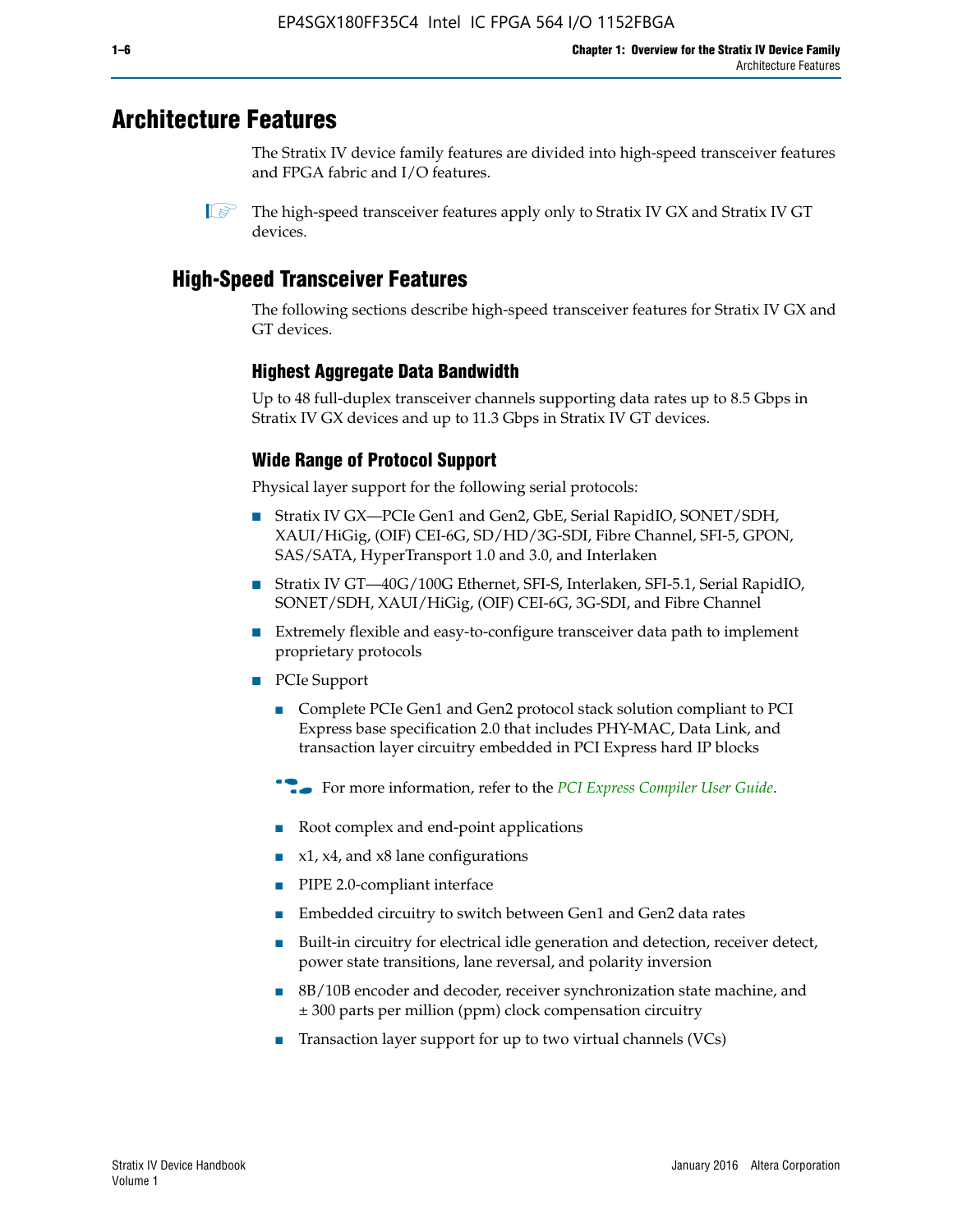- XAUI/HiGig Support
	- Compliant to IEEE802.3ae specification
	- **■** Embedded state machine circuitry to convert XGMII idle code groups  $(|11|)$ to and from idle ordered sets  $(|A|, |K|, |R|)$  at the transmitter and receiver, respectively
	- 8B/10B encoder and decoder, receiver synchronization state machine, lane deskew, and  $\pm 100$  ppm clock compensation circuitry
- GbE Support
	- Compliant to IEEE802.3-2005 specification
	- Automatic idle ordered set  $(111/112/1)$  generation at the transmitter, depending on the current running disparity
	- 8B/10B encoder and decoder, receiver synchronization state machine, and ± 100 ppm clock compensation circuitry
- Support for other protocol features such as MSB-to-LSB transmission in SONET/SDH configuration and spread-spectrum clocking in PCIe configurations

#### **Diagnostic Features**

- Serial loopback from the transmitter serializer to the receiver CDR for transceiver PCS and PMA diagnostics
- Reverse serial loopback pre- and post-CDR to transmitter buffer for physical link diagnostics
- Loopback master and slave capability in PCI Express hard IP blocks
- **For more information, refer to the** *[PCI Express Compiler User Guide](http://www.altera.com/literature/ug/ug_pci_express.pdf)***.**

#### **Signal Integrity**

Stratix IV devices simplify the challenge of signal integrity through a number of chip, package, and board-level enhancements to enable efficient high-speed data transfer into and out of the device. These enhancements include:

- Programmable 3-tap transmitter pre-emphasis with up to 8,192 pre-emphasis levels to compensate for pre-cursor and post-cursor inter-symbol interference (ISI)
- Up to 900% boost capability on the first pre-emphasis post-tap
- User-controlled and adaptive 4-stage receiver equalization with up to 16 dB of high-frequency gain
- On-die power supply regulators for transmitter and receiver phase-locked loop (PLL) charge pump and voltage controlled oscillator (VCO) for superior noise immunity
- On-package and on-chip power supply decoupling to satisfy transient current requirements at higher frequencies, thereby reducing the need for on-board decoupling capacitors
- Calibration circuitry for transmitter and receiver on-chip termination (OCT) resistors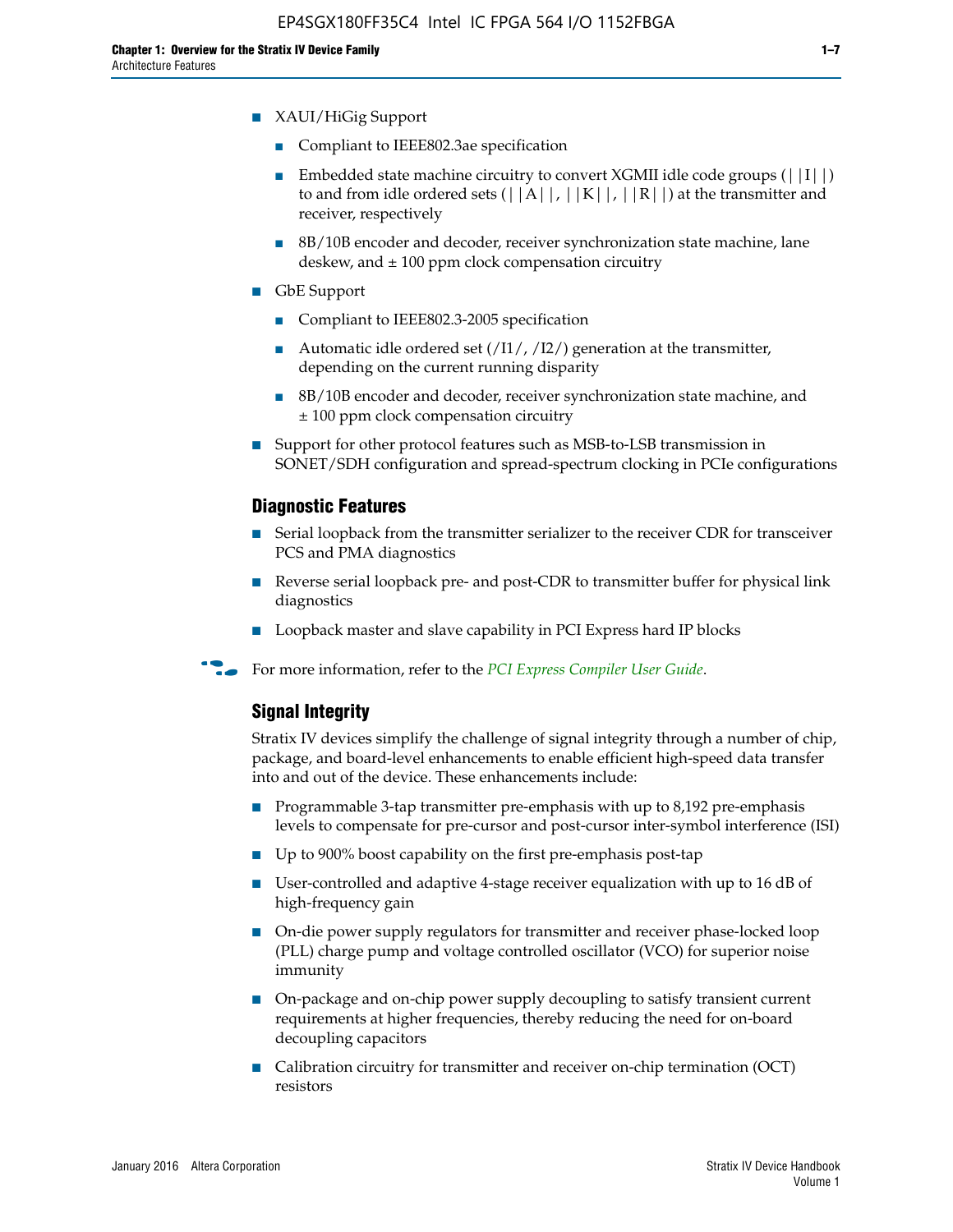# **FPGA Fabric and I/O Features**

The following sections describe the Stratix IV FPGA fabric and I/O features.

### **Device Core Features**

- Up to 531,200 LEs in Stratix IV GX and GT devices and up to 813,050 LEs in Stratix IV E devices, efficiently packed in unique and innovative adaptive logic modules (ALMs)
- Ten ALMs per logic array block (LAB) deliver faster performance, improved logic utilization, and optimized routing
- Programmable power technology, including a variety of process, circuit, and architecture optimizations and innovations
- Programmable power technology available to select power-driven compilation options for reduced static power consumption

#### **Embedded Memory**

- TriMatrix embedded memory architecture provides three different memory block sizes to efficiently address the needs of diversified FPGA designs:
	- 640-bit MLAB
	- 9-Kb M9K
	- 144-Kb M144K
- Up to 33,294 Kb of embedded memory operating at up to 600 MHz
- Each memory block is independently configurable to be a single- or dual-port RAM, FIFO, ROM, or shift register

### **Digital Signal Processing (DSP) Blocks**

- Flexible DSP blocks configurable as  $9 \times 9$ -bit,  $12 \times 12$ -bit,  $18 \times 18$ -bit, and  $36 \times 36$ -bit full-precision multipliers at up to 600 MHz with rounding and saturation capabilities
- Faster operation due to fully pipelined architecture and built-in addition, subtraction, and accumulation units to combine multiplication results
- Optimally designed to support advanced features such as adaptive filtering, barrel shifters, and finite and infinite impulse response (FIR and IIR) filters

#### **Clock Networks**

- Up to 16 global clocks and 88 regional clocks optimally routed to meet the maximum performance of 800 MHz
- Up to 112 and 132 periphery clocks in Stratix IV GX and Stratix IV E devices, respectively
- Up to 66 (16 GCLK + 22 RCLK + 28 PCLK) clock networks per device quadrant in Stratix IV GX and Stratix IV GT devices
- Up to 71 (16 GCLK + 22 RCLK + 33 PCLK) clock networks per device quadrant in Stratix IV E devices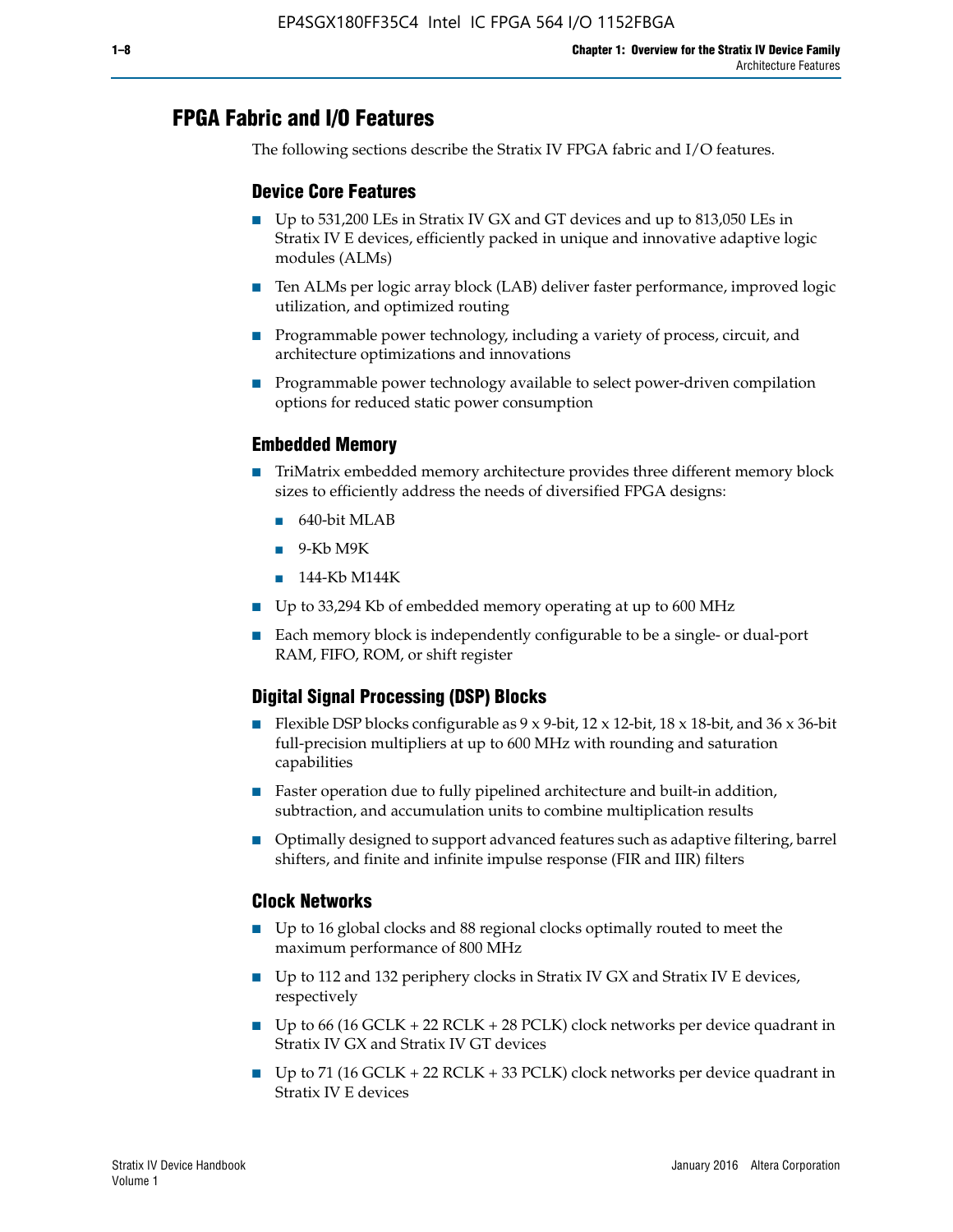### **PLLs**

- Three to 12 PLLs per device supporting spread-spectrum input tracking, programmable bandwidth, clock switchover, dynamic reconfiguration, and delay compensation
- On-chip PLL power supply regulators to minimize noise coupling

#### **I/O Features**

- Sixteen to 24 modular I/O banks per device with 24 to 48 I/Os per bank designed and packaged for optimal simultaneous switching noise (SSN) performance and migration capability
- Support for a wide range of industry I/O standards, including single-ended (LVTTL/CMOS/PCI/PCIX), differential (LVDS/mini-LVDS/RSDS), voltage-referenced single-ended and differential (SSTL/HSTL Class I/II) I/O standards
- **O**n-chip series  $(R_S)$  and on-chip parallel  $(R_T)$  termination with auto-calibration for single-ended I/Os and on-chip differential  $(R_D)$  termination for differential I/Os
- Programmable output drive strength, slew rate control, bus hold, and weak pull-up capability for single-ended I/Os
- User I/O:GND: $V_{CC}$  ratio of 8:1:1 to reduce loop inductance in the package—PCB interface
- **■** Programmable transmitter differential output voltage ( $V_{OD}$ ) and pre-emphasis for high-speed LVDS I/O

#### **High-Speed Differential I/O with DPA and Soft-CDR**

- Dedicated circuitry on the left and right sides of the device to support differential links at data rates from 150 Mbps to 1.6 Gbps
- Up to 98 differential SERDES in Stratix IV GX devices, up to 132 differential SERDES in Stratix IV E devices, and up to 47 differential SERDES in Stratix IV GT devices
- DPA circuitry at the receiver automatically compensates for channel-to-channel and channel-to-clock skew in source synchronous interfaces
- Soft-CDR circuitry at the receiver allows implementation of asynchronous serial interfaces with embedded clocks at up to 1.6 Gbps data rate (SGMII and GbE)

#### **External Memory Interfaces**

- Support for existing and emerging memory interface standards such as DDR SDRAM, DDR2 SDRAM, DDR3 SDRAM, QDRII SRAM, QDRII+ SRAM, and RLDRAM II
- DDR3 up to 1,067 Mbps/533 MHz
- Programmable DQ group widths of 4 to 36 bits (includes parity bits)
- Dynamic OCT, trace mismatch compensation, read-write leveling, and half-rate register capabilities provide a robust external memory interface solution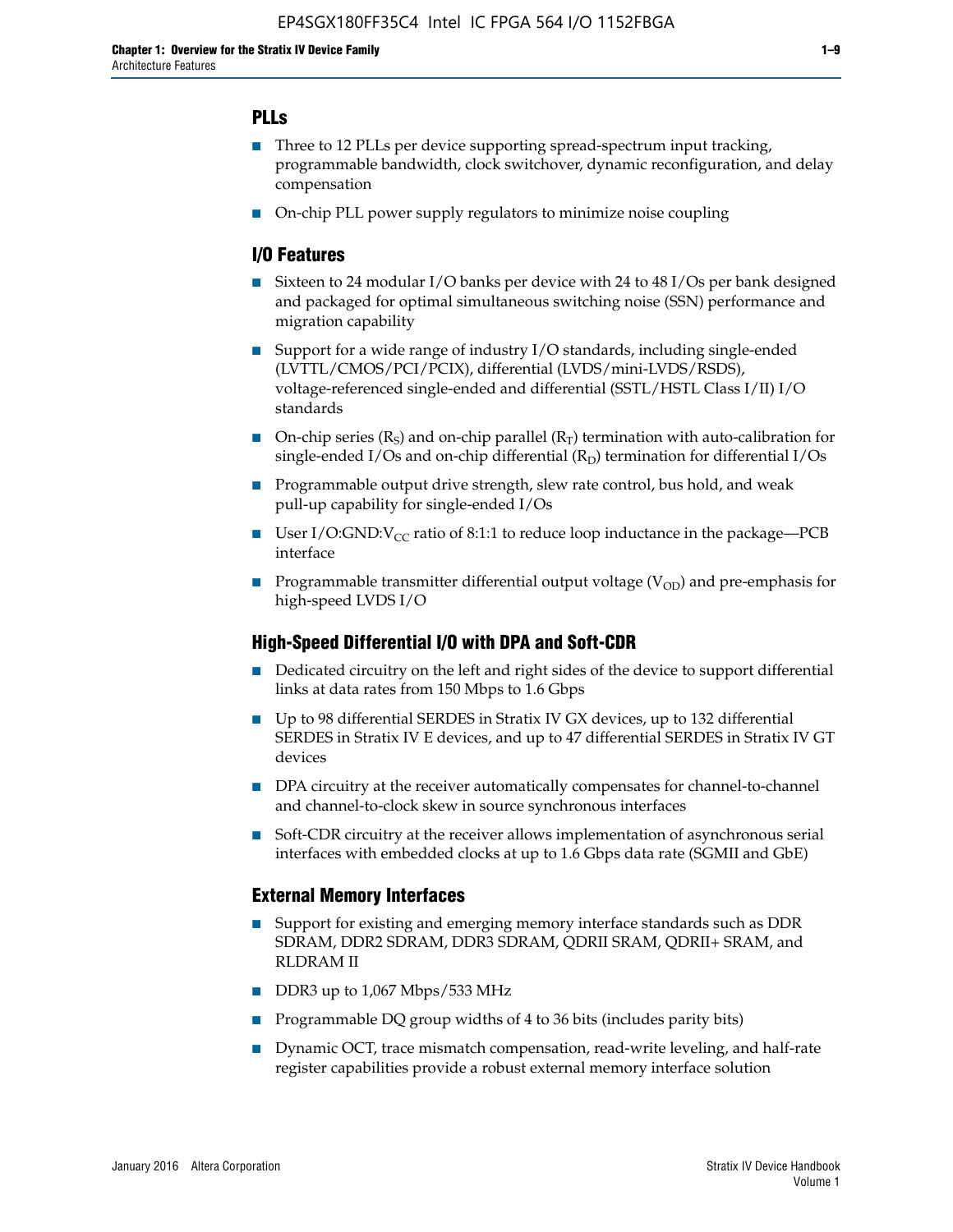### **System Integration**

- All Stratix IV devices support hot socketing
- Four configuration modes:
	- Passive Serial (PS)
	- Fast Passive Parallel (FPP)
	- Fast Active Serial (FAS)
	- JTAG configuration
- Ability to perform remote system upgrades
- 256-bit advanced encryption standard (AES) encryption of configuration bits protects your design against copying, reverse engineering, and tampering
- Built-in soft error detection for configuration RAM cells
- For more information about how to connect the PLL, external memory interfaces,  $I/O$ , high-speed differential I/O, power, and the JTAG pins to PCB, refer to the *[Stratix IV GX and Stratix IV E Device Family Pin Connection Guidelines](http://www.altera.com/literature/dp/stratix4/PCG-01005.pdf)* and the *[Stratix IV GT Device Family Pin Connection Guidelines](http://www.altera.com/literature/dp/stratix4/PCG-01006.pdf)*.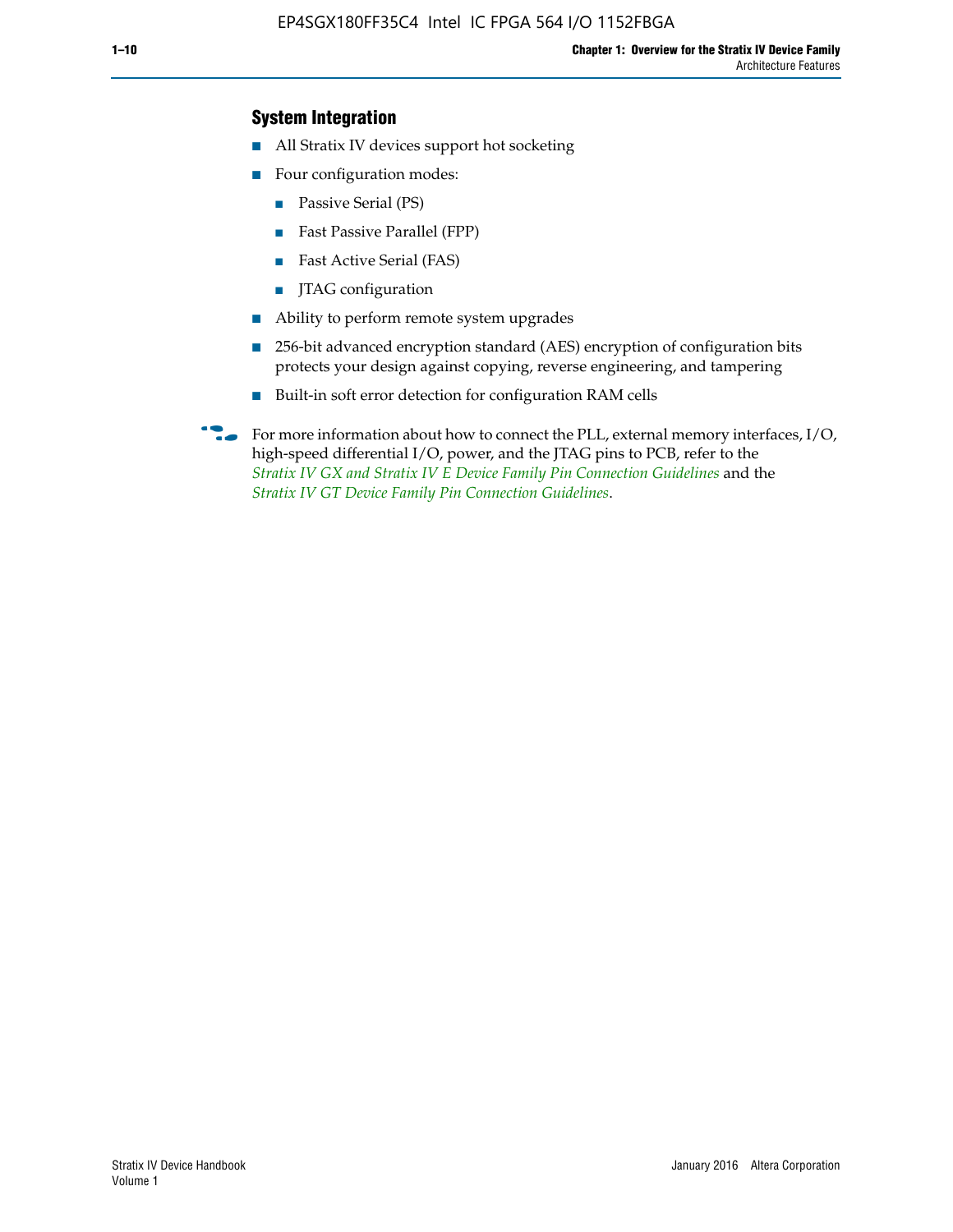#### Table 1–1 lists the Stratix IV GX device features.

## **Table 1–1. Stratix IV GX Device Features (Part 1 of 2)**

| <b>Feature</b>                                                       | EP4SGX70                 |                               |      | <b>EP4SGX110</b>  |                   |      | <b>EP4SGX180</b>                |                |       |                                 | <b>EP4SGX230</b>              |                |                                   |                   |                | <b>EP4SGX290</b>         |                          |       |                |                                   |                                |                | <b>EP4SGX360</b> |       |                |       | <b>EP4SGX530</b> |
|----------------------------------------------------------------------|--------------------------|-------------------------------|------|-------------------|-------------------|------|---------------------------------|----------------|-------|---------------------------------|-------------------------------|----------------|-----------------------------------|-------------------|----------------|--------------------------|--------------------------|-------|----------------|-----------------------------------|--------------------------------|----------------|------------------|-------|----------------|-------|------------------|
| <b>Package</b><br><b>Option</b>                                      | F780                     | F1152                         | F780 | F1152             |                   | F780 | F1152                           |                | F1517 | F780                            | F1152                         |                | F1517                             | F780              | F1152          |                          | F1517                    | F1760 | F1932          | F780                              | F1152                          |                | F1517            | F1760 | F1932          | F1760 | F1932            |
| <b>ALMs</b>                                                          | 29,040                   |                               |      | 42,240            |                   |      | 70,300                          |                |       |                                 | 91,200                        |                |                                   |                   |                | 116,480                  |                          |       |                |                                   |                                | 141,440        |                  |       |                |       | 212,480          |
| LEs                                                                  | 72,600                   |                               |      | 105,600           |                   |      | 175,750                         |                |       |                                 | 228,000                       |                |                                   |                   |                | 291,200                  |                          |       |                |                                   |                                |                | 353,600          |       |                |       | 531,200          |
| 0.6 Gbps-<br>8.5 Gbps<br>Transceivers<br>$(PMA + PCs)$<br>(1)        | $\overline{\phantom{0}}$ | 16                            |      | $\hspace{0.05cm}$ | 16                | —    | $\hspace{0.1mm}-\hspace{0.1mm}$ | 16             | 24    | $\hspace{0.1mm}-\hspace{0.1mm}$ | $\overbrace{\phantom{aaaaa}}$ | 16             | 24                                | $\hspace{0.05cm}$ |                | 16                       | 24                       | 24    | 32             | $\overbrace{\phantom{123221111}}$ | $\overbrace{\phantom{aaaaa}}$  | 16             | 24               | 24    | 32             | 24    | 32               |
| 0.6 Gbps-<br>6.5 Gbps<br><b>Transceivers</b><br>$(PMA + PCs)$<br>(1) | 8                        | $\overbrace{\phantom{aaaaa}}$ | 8    | 16                | $\qquad \qquad -$ | 8    | 16                              | -              | —     | 8                               | 16                            | —              | $\overbrace{\phantom{123221111}}$ | 16                | 16             | $\overline{\phantom{0}}$ | $\overline{\phantom{0}}$ |       |                | 16                                | 16                             | —              |                  |       |                |       |                  |
| PMA-only<br>CMU<br>Channels<br>$(0.6$ Gbps-<br>6.5 Gbps)             |                          | 8                             |      |                   | 8                 | —    | —                               | 8              | 12    |                                 | $\overline{\phantom{m}}$      | 8              | 12                                | $\hspace{0.05cm}$ | -              | 8                        | 12                       | 12    | 16             |                                   | $\qquad \qquad \longleftarrow$ | 8              | 12               | 12    | 16             | 12    | 16               |
| PCI Express<br>hard IP<br><b>Blocks</b>                              | $\mathbf{1}$             | $\overline{c}$                | -1   | $\overline{2}$    |                   | 1    |                                 | $\overline{2}$ |       | $\mathbf{1}$                    |                               | $\overline{c}$ |                                   |                   |                | $\overline{2}$           |                          |       | $\overline{4}$ |                                   |                                | $\overline{c}$ |                  |       | $\overline{4}$ | 4     |                  |
| High-Speed<br><b>LVDS</b><br>SERDES (up<br>to 1.6 Gbps)<br>(4)       | 28                       | 56                            | 28   | 28                | 56                | 28   | 44                              |                | 88    | 28                              | 44                            |                | 88                                | —                 | 44             |                          | 88                       | 88    | 98             |                                   | 44                             |                | 88               | 88    | 98             | 88    | 98               |
| SPI-4.2 Links                                                        | $\mathbf{1}$             |                               |      | 1                 |                   | 1    | $\overline{c}$                  |                | 4     | 1                               | $\overline{2}$                |                | 4                                 | —                 | $\overline{c}$ |                          |                          | 4     |                | $\overline{\phantom{0}}$          | 2                              |                |                  | 4     |                |       | 4                |

Architecture Features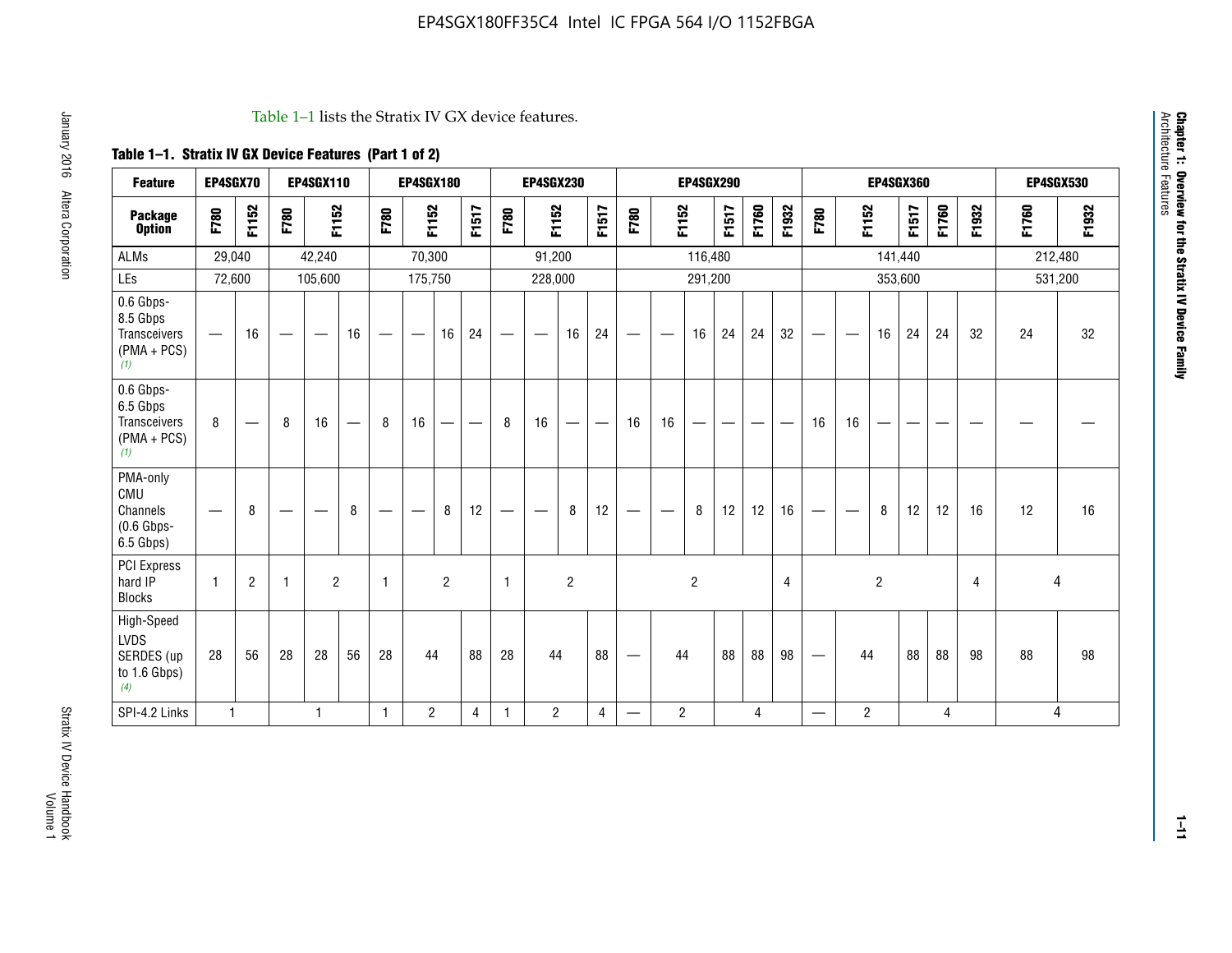**Table 1–1. Stratix IV GX Device Features (Part 2 of 2)**

| <b>Feature</b>                                       | EP4SGX70                |                        |                             | <b>EP4SGX110</b>            |                      |                             | <b>EP4SGX180</b>          |                      |                        |                             | <b>EP4SGX230</b>            |                      |                      |                            |                             | EP4SGX290              |                      |                      |                        |                             |                             |                        | <b>EP4SGX360</b>      |                      |                        | <b>EP4SGX530</b>  |                 |
|------------------------------------------------------|-------------------------|------------------------|-----------------------------|-----------------------------|----------------------|-----------------------------|---------------------------|----------------------|------------------------|-----------------------------|-----------------------------|----------------------|----------------------|----------------------------|-----------------------------|------------------------|----------------------|----------------------|------------------------|-----------------------------|-----------------------------|------------------------|-----------------------|----------------------|------------------------|-------------------|-----------------|
| <b>Package</b><br><b>Option</b>                      | F780                    | F1152                  | F780                        | F1152                       |                      | F780                        | F1152                     |                      | F1517                  | F780                        | F1152                       |                      | F1517                | F780                       | F1152                       |                        | F1517                | F1760                | F1932                  | F780                        | F1152                       |                        | F1517                 | F1760                | F1932                  | F1760             | F1932           |
| M9K Blocks<br>(256x)<br>36 bits)                     | 462                     |                        |                             | 660                         |                      |                             | 950                       |                      |                        |                             | 1,235                       |                      |                      |                            |                             | 936                    |                      |                      |                        |                             |                             | 1,248                  |                       |                      |                        |                   | 1,280           |
| M144K<br><b>Blocks</b><br>(2048 x<br>72 bits)        | 16                      |                        |                             | 16                          |                      |                             | 20                        |                      |                        |                             | 22                          |                      |                      |                            |                             | 36                     |                      |                      |                        |                             |                             | 48                     |                       |                      |                        | 64                |                 |
| <b>Total Memory</b><br>(MLAB+M9K<br>+M144K) Kb       | 7,370                   |                        |                             | 9,564                       |                      |                             | 13,627                    |                      |                        |                             | 17,133                      |                      |                      |                            |                             | 17,248                 |                      |                      |                        |                             |                             | 22,564                 |                       |                      |                        | 27,376            |                 |
| Embedded<br><b>Multipliers</b><br>$18 \times 18$ (2) | 384                     |                        |                             | 512                         |                      |                             | 920                       |                      |                        |                             | 1,288                       |                      |                      |                            |                             | 832                    |                      |                      |                        |                             |                             | 1,040                  |                       |                      | 1,02<br>4              | 1,024             |                 |
| PLLs                                                 | 3                       | $\overline{4}$         | 3                           | 4                           |                      | 3                           | 6                         |                      | 8                      | 3                           | 6                           |                      | 8                    | 4                          | 6                           |                        | 8                    | 12                   | 12                     | 4                           | 6                           |                        | 8                     | 12                   | 12                     | 12                | 12              |
| User $I/Os$ (3)                                      | 372                     | 488                    | 372                         | 372                         | 48<br>8              | 372                         | 56<br>4                   | 56<br>4              | 74<br>4                | 372                         | 564                         | 56<br>$\overline{4}$ | 74<br>$\overline{4}$ | 289                        | 564                         | 56<br>4                | 74<br>4              | 88<br>0              | 92<br>$\mathbf 0$      | 289                         | 564                         | 56<br>4                | 74<br>4               | 88<br>$\mathbf{0}$   | 920                    | 880               | 920             |
| Speed Grade<br>(fastest to<br>slowest) (5)           | $-2x,$<br>$-3,$<br>$-4$ | $-2,$<br>$-3,$<br>$-4$ | $-2\times$<br>$-3,$<br>$-4$ | $-2\times$<br>$-3,$<br>$-4$ | $-2,$<br>-3,<br>$-4$ | $-2\times$<br>$-3,$<br>$-4$ | $-2$<br>×,<br>$-3,$<br>-4 | $-2$<br>$-3$<br>$-4$ | $-2,$<br>$-3,$<br>$-4$ | $-2\times$<br>$-3,$<br>$-4$ | $-2\times$<br>$-3,$<br>$-4$ | $-2,$<br>-3,<br>$-4$ | $-2,$<br>-3,<br>$-4$ | $-2\times$<br>$-3$<br>$-4$ | $-2\times$<br>$-3,$<br>$-4$ | $-2,$<br>$-3,$<br>$-4$ | $-2,$<br>-3,<br>$-4$ | $-2,$<br>-3,<br>$-4$ | $-2,$<br>$-3,$<br>$-4$ | $-2\times$<br>$-3,$<br>$-4$ | $-2\times$<br>$-3,$<br>$-4$ | $-2,$<br>$-3,$<br>$-4$ | $-2,$<br>$-3$<br>$-4$ | $-2,$<br>-3,<br>$-4$ | $-2,$<br>$-3,$<br>$-4$ | $-2, -3,$<br>$-4$ | $-2, -3,$<br>-4 |

#### **Notes to Table 1–1:**

(1) The total number of transceivers is divided equally between the left and right side of each device, except for the devices in the F780 package. These devices have eight transceiver channels located only on the right side of the device.

- (2) Four multiplier adder mode.
- (3) The user I/Os count from pin-out files includes all general purpose I/O, dedicated clock pins, and dual purpose configuration pins. Transceiver pins and dedicated configuration pins are not included in the pin count.
- (4) Total pairs of high-speed LVDS SERDES take the lowest channel count of  $R_X/T_X$ .
- (5) The difference between the Stratix IV GX devices in the –2 and –2x speed grades is the number of available transceiver channels. The –2 device allows you to use the transceiver CMU blocks as transceiver channels. The –2x device does NOT allow you to use the CMU blocks as transceiver channels. In addition to the reduction of available transceiver channels in the Stratix IV GX –2x device, the data rates in the –2x device are limited to 6.5 Gbps.

January 2016 Altera Corporation

Altera Corporation

January 2016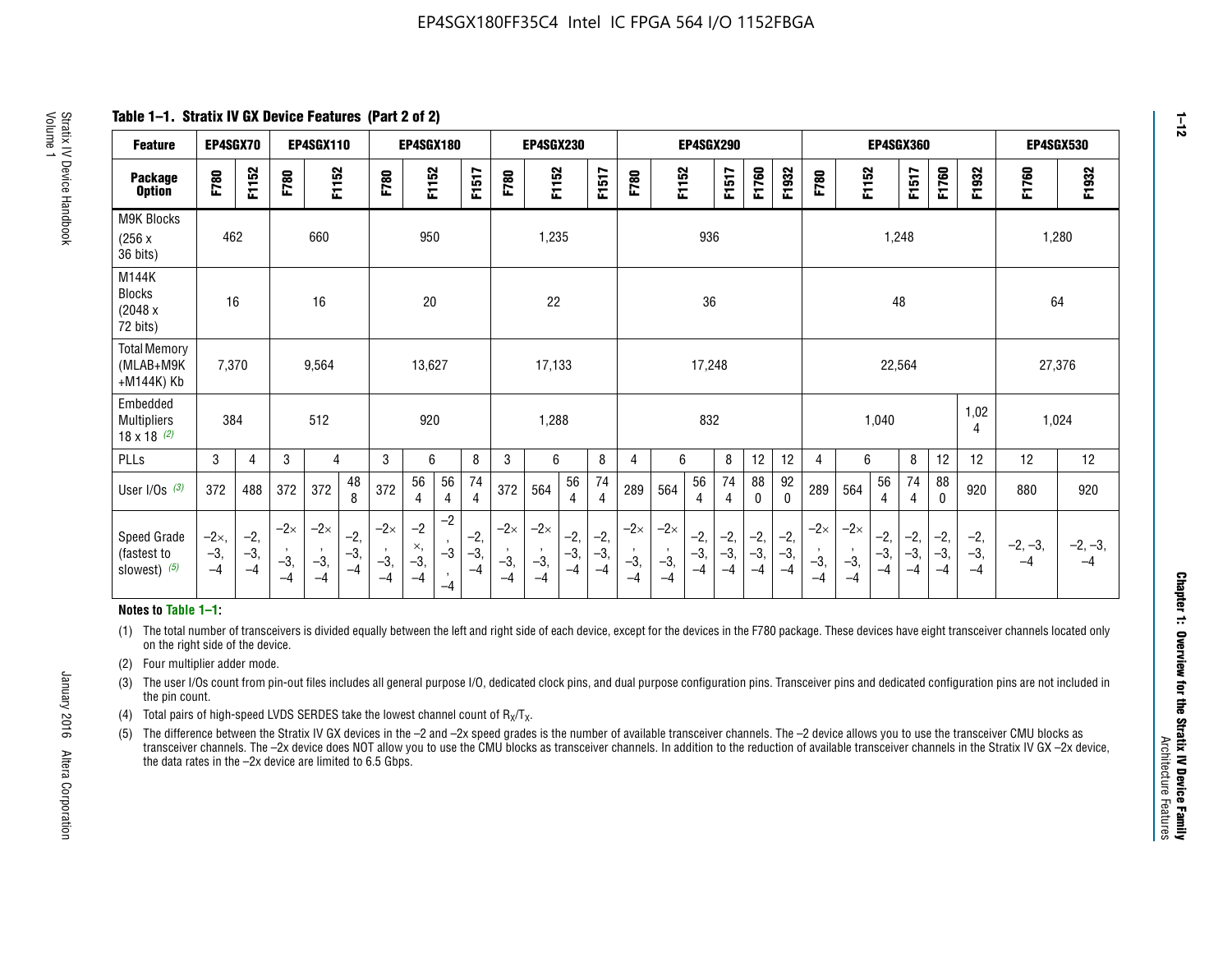Table 1–2 lists the Stratix IV GX device package options.

#### **Table 1–2. Stratix IV GX Device Package Options** *(1)***,** *(2)*

| <b>Device</b> | (29 mm x 29 mm) $(6)$ | <b>F780</b> | F1152<br>(35 mm x 35 mm)<br>(6) |             | <b>F1152</b><br>$(35$ mm x 35 mm) $(5)$ , $(7)$ | F1517<br>(40 mm x 40 mm)<br>$(5)$ $(7)$ | F1760<br>$(42.5 \text{ mm} \times 42.5 \text{ mm})$<br>Ш | F1932<br>$(45 \, \text{mm} \times 45 \, \text{mm})$<br>$\boldsymbol{U}$ |
|---------------|-----------------------|-------------|---------------------------------|-------------|-------------------------------------------------|-----------------------------------------|----------------------------------------------------------|-------------------------------------------------------------------------|
| EP4SGX70      | DF <sub>29</sub>      |             |                                 | HF35        |                                                 |                                         |                                                          |                                                                         |
| EP4SGX110     | <b>DF29</b>           |             | <b>FF35</b>                     | <b>HF35</b> |                                                 |                                         |                                                          |                                                                         |
| EP4SGX180     | DF29                  |             | FF35                            |             | <b>HF35</b>                                     | KF40                                    |                                                          |                                                                         |
| EP4SGX230     | DF <sub>29</sub>      |             | FF35                            |             | <b>HF35</b>                                     | KF40                                    |                                                          |                                                                         |
| EP4SGX290     |                       | FH29 $(3)$  | <b>FF35</b>                     |             | <b>HF35</b>                                     | KF40                                    | KF43                                                     | <b>NF45</b>                                                             |
| EP4SGX360     |                       | 'FH29 (3)   | FF35                            |             | <b>HF35</b>                                     | KF40                                    | KF43                                                     | <b>NF45</b>                                                             |
| EP4SGX530     |                       |             |                                 |             | HH35 $(4)$                                      | KH40 (4)                                | KF43                                                     | <b>NF45</b>                                                             |

#### **Notes to Table 1–2:**

(1) Device packages in the same column and marked under the same arrow sign have vertical migration capability.

(2) Use the Pin Migration Viewer in the Pin Planner to verify the pin migration compatibility when migrating devices. For more information, refer to *[I/O Management](http://www.altera.com/literature/hb/qts/qts_qii52013.pdf)* in the *Quartus II Handbook, Volume 2*.

(3) The 780-pin EP4SGX290 and EP4SGX360 devices are available only in 33 mm x 33 mm Hybrid flip chip package.

(4) The 1152-pin and 1517-pin EP4SGX530 devices are available only in 42.5 mm x 42.5 mm Hybrid flip chip packages.

(5) When migrating between hybrid and flip chip packages, there is an additional keep-out area. For more information, refer to the *[Package Information Datasheet for Altera Devices](http://www.altera.com/literature/ds/dspkg.pdf)*.

(6) Devices listed in this column are available in –2x, –3, and –4 speed grades. These devices do not have on-package decoupling capacitors.

(7) Devices listed in this column are available in –2, –3, and –4 speed grades. These devices have on-package decoupling capacitors. For more information about on-package decoupling capacitor value in each device, refer to Table 1–3.

 $\mathbb{L}$ s On-package decoupling reduces the need for on-board or PCB decoupling capacitors by satisfying the transient current requirements at higher frequencies. The *[Power Delivery Network](http://www.altera.com/literature/ug/pdn_tool_stxiv.zip)* design tool for Stratix IV devices accounts for the on-package decoupling and reflects the reduced requirements for PCB decoupling capacitors.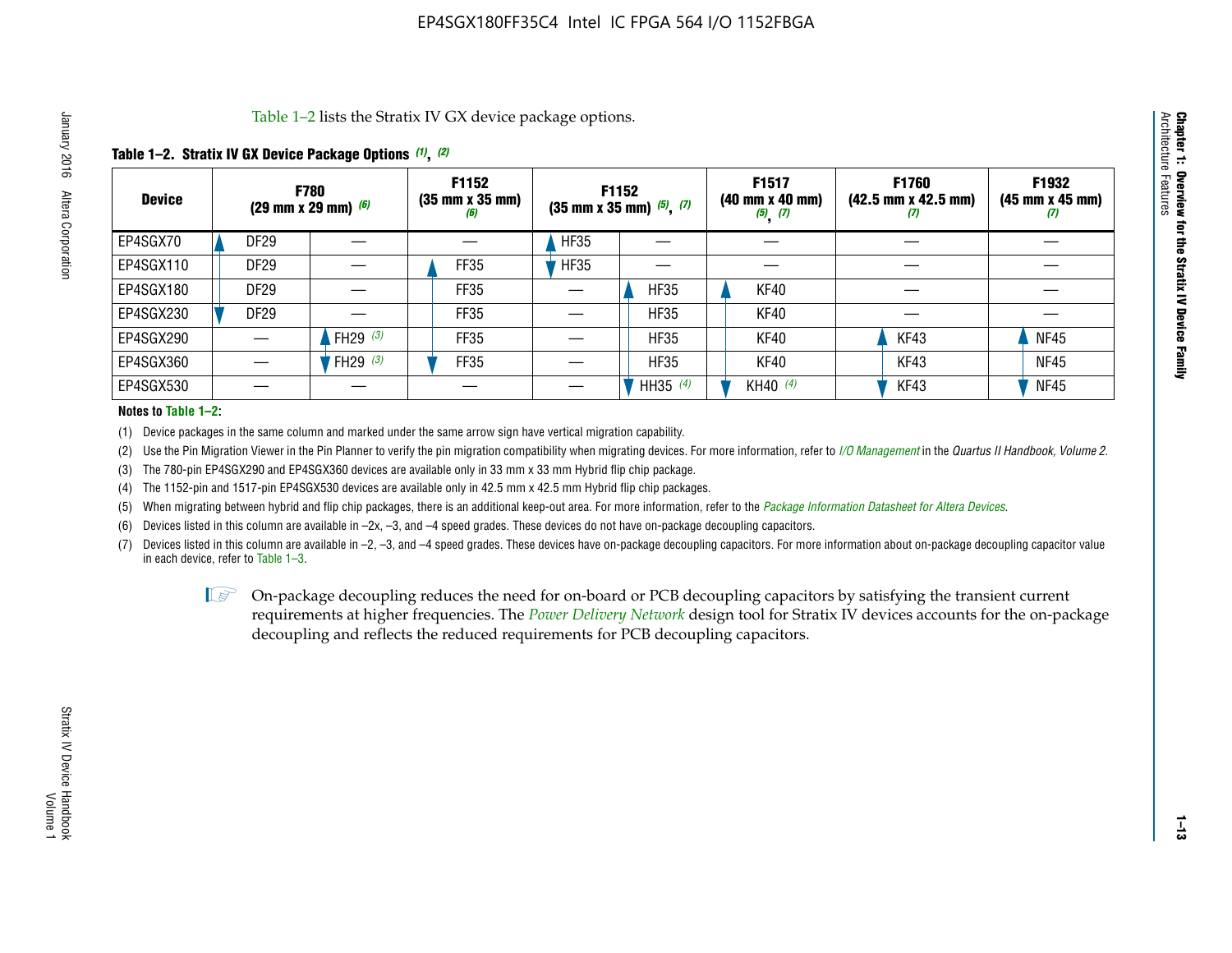|  |  | Table 1-3. Stratix IV GX Device On-Package Decoupling Information (1) |  |  |
|--|--|-----------------------------------------------------------------------|--|--|
|--|--|-----------------------------------------------------------------------|--|--|

| <b>Ordering Information</b> |                            | <b>V<sub>cc</sub></b>               | V <sub>ccio</sub>    | V <sub>CCL GXB</sub>         | V <sub>CCA_L/R</sub> | V <sub>CCT</sub> and V <sub>CCR</sub> (Shared)   |
|-----------------------------|----------------------------|-------------------------------------|----------------------|------------------------------|----------------------|--------------------------------------------------|
| EP4SGX70                    | <b>HF35</b>                | $2\times1$ uF + $2\times470$ nF     | 10nF per bank $(2)$  | 100nF per transceiver block  | 100 <sub>n</sub> F   | $1 \times 470$ nF + $1 \times 47$ nF per side    |
| EP4SGX110                   | <b>HF35</b>                | $2\times1$ uF + $2\times470$ nF     | 10nF per bank $(2)$  | 100nF per transceiver block  | 100 <sub>n</sub> F   | $1\times470$ nF + $1\times47$ nF per side        |
| EP4SGX180                   | <b>HF35</b><br>KF40        | $2\times1$ uF + $2\times470$ nF     | 10nF per bank $(2)$  | 100nF per transceiver block  | 100 <sub>nF</sub>    | $1 \times 470$ nF + $1 \times 47$ nF per side    |
| EP4SGX230                   | <b>HF35</b><br>KF40        | $2 \times 1$ uF + $2 \times 470$ nF | 10 nF per bank $(2)$ | 100 nF per transceiver block | 100 nF               | $1 \times 470$ nF + $1 \times 47$ nF<br>per side |
|                             | <b>HF35</b><br><b>KF40</b> |                                     |                      |                              |                      | $1 \times 470$ nF + $1 \times 47$ nF             |
| EP4SGX290                   | KF43<br><b>NF45</b>        | $4 \times 1$ uF + $4 \times 470$ nF | 10 nF per bank $(2)$ | 100 nF per transceiver block | 100nF                | per side                                         |
|                             | <b>HF35</b><br>KF40        |                                     |                      |                              |                      | $1 \times 470$ nF + $1 \times 47$ nF             |
| EP4SGX360                   | KF43<br><b>NF45</b>        | $4 \times 1$ uF + $4 \times 470$ nF | 10 nF per bank $(2)$ | 100 nF per transceiver block | 100 nF               | per side                                         |
|                             | <b>HH35</b>                |                                     |                      |                              |                      |                                                  |
| EP4SGX530                   | <b>KH40</b><br>KF43        | $4 \times 1$ uF + $4 \times 470$ nF | 10 nF per bank $(2)$ | 100 nF per transceiver block | 100 nF               | $1 \times 470$ nF + $1 \times 47$ nF<br>per side |
|                             | <b>NF45</b>                |                                     |                      |                              |                      |                                                  |

**Notes to Table 1–3:**

(1) Table 1-3 refers to production devices on-package decoupling. For more information about decoupling design of engineering sample (ES) devices, contact [Altera Technical Support](http://mysupport.altera.com/eservice/login.asp).

(2) For I/O banks  $3(*)$ ,  $4(*)$ ,  $7(*)$ , and  $8(*)$  only. There is no OPD for I/O bank  $1(*)$ ,  $2(*)$ ,  $5(*)$ , and  $6(*)$ .

**1–14**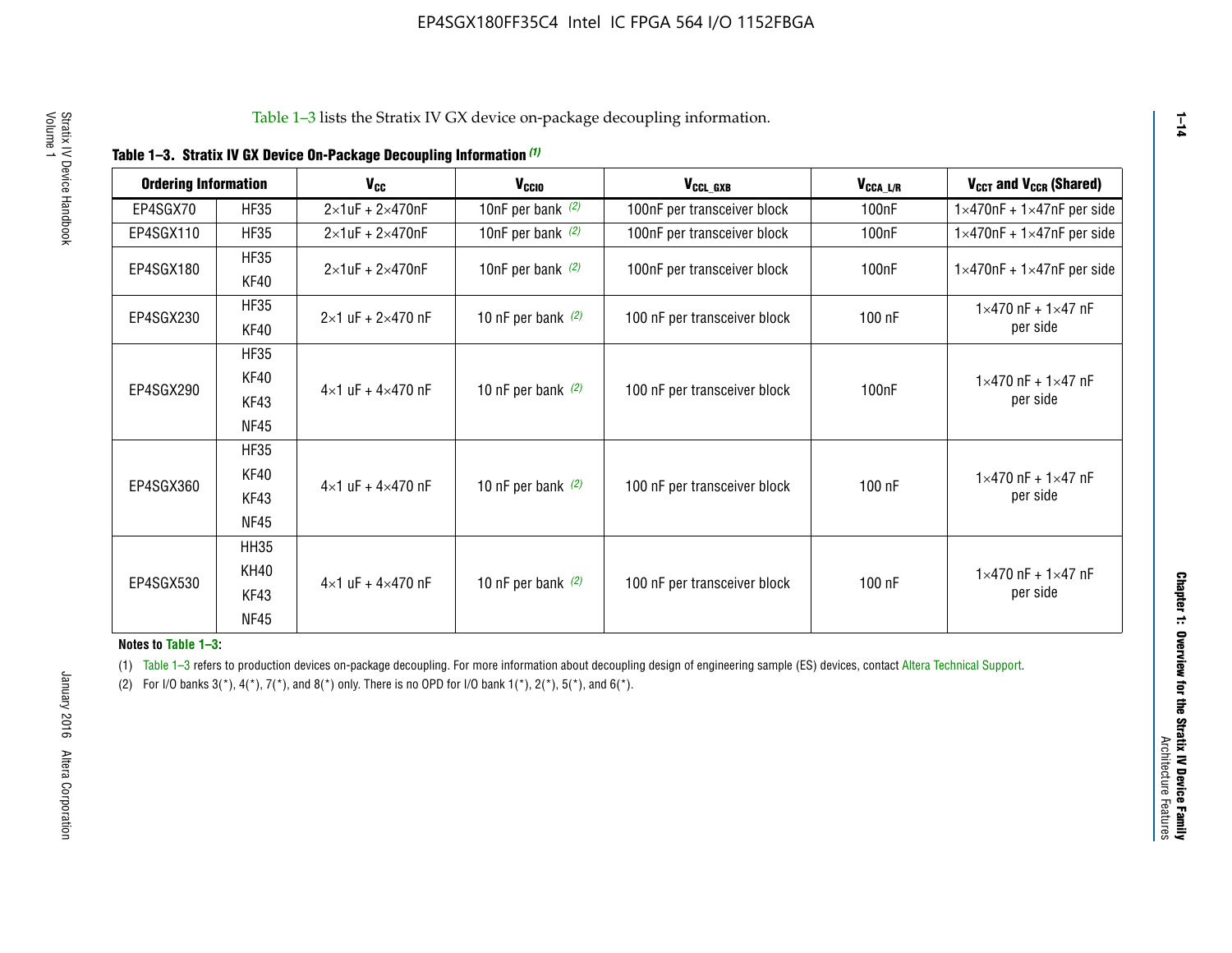#### Table 1–4 lists the Stratix IV E device features.

#### **Table 1–4. Stratix IV E Device Features**

| <b>Feature</b>                                      | <b>EP4SE230</b> |     | <b>EP4SE360</b>                          |              | <b>EP4SE530</b> |              |          | <b>EP4SE820</b> |            |
|-----------------------------------------------------|-----------------|-----|------------------------------------------|--------------|-----------------|--------------|----------|-----------------|------------|
| Package Pin Count                                   | 780             | 780 | 1152                                     | 1152         | 1517            | 1760         | 1152     | 1517            | 1760       |
| ALMs                                                | 91,200          |     | 141,440                                  |              | 212,480         |              | 325,220  |                 |            |
| LEs                                                 | 228,000         |     | 353,600                                  |              | 531,200         |              |          |                 |            |
| High-Speed LVDS<br>SERDES (up to<br>1.6 Gbps) $(1)$ | 56              | 56  | 88                                       | 88           | 112             | 112          | 88       | 112             | 132        |
| SPI-4.2 Links                                       | 3               | 3   | 4                                        | 4            |                 | 6            | 4        | 6               | 6          |
| <b>M9K Blocks</b><br>(256 x 36 bits)                | 1,235           |     | 1,248                                    |              | 1,280           |              |          | 1610            |            |
| M144K Blocks<br>(2048 x 72 bits)                    | 22              |     | 48                                       |              | 64              |              |          | 60              |            |
| <b>Total Memory</b><br>$(MLAB+M9K+$<br>M144K) Kb    | 17,133          |     | 22,564                                   |              | 27,376          |              |          | 33,294          |            |
| <b>Embedded Multipliers</b><br>$(18 \times 18)$ (2) | 1,288           |     | 1,040                                    |              | 1,024           |              |          | 960             |            |
| PLLs                                                | 4               | 4   | 8                                        | 8            | 12              | 12           | 8        | 12              | 12         |
| User I/Os $(3)$                                     | 488             | 488 | 744                                      | 744          | 976             | 976          | 744(4)   | 976 (4)         | 1120 $(4)$ |
| Speed Grade<br>(fastest to slowest)                 |                 |     | $-2, -3, -4$ $ -2, -3, -4$ $ -2, -3, -4$ | $-2, -3, -4$ | $-2, -3, -4$    | $-2, -3, -4$ | $-3, -4$ | $-3, -4$        | $-3, -4$   |

#### **Notes to Table 1–4:**

(1) The user I/O count from the pin-out files include all general purpose I/Os, dedicated clock pins, and dual purpose configuration pins. Transceiver pins and dedicated configuration pins are not included in the pin count.

(2) Four multiplier adder mode.

(3) Total pairs of high-speed LVDS SERDES take the lowest channel count of  $R_X/T_X$ .

(4) This data is preliminary.

**Chapter 1: Overview for the Stratix IV Device Family**

**Chapter 1: Overview for the Stratix IV Device Family**<br>Architecture Faatures

Architecture Features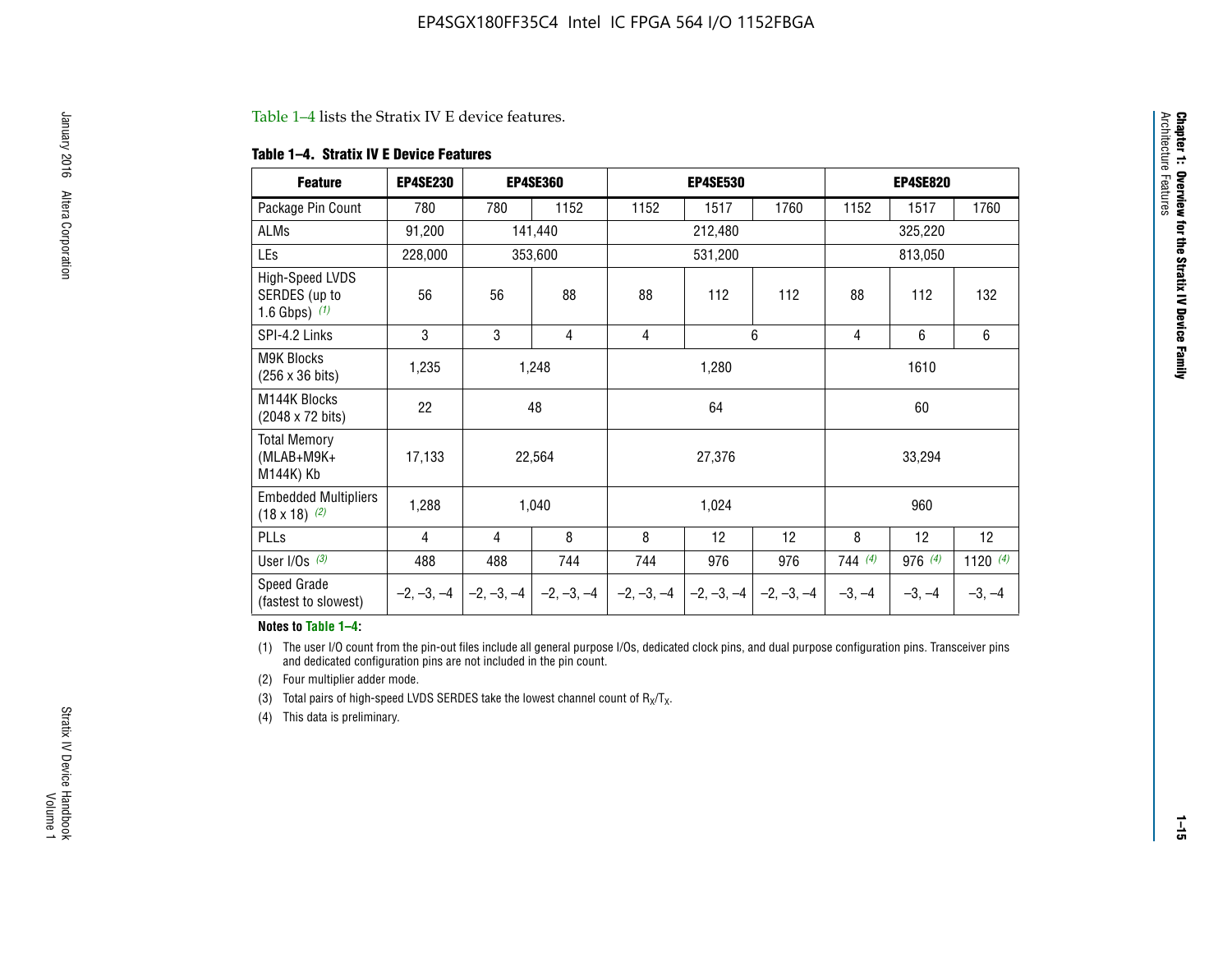Table 1–5 summarizes the Stratix IV E device package options.

| <b>Device</b> | <b>F780</b><br>$(29 \text{ mm} \times 29 \text{ mm})$ $(5)$ , $(6)$ | F1152<br>$(35 \text{ mm} \times 35 \text{ mm})$ $(5)$ $(7)$ | F <sub>1517</sub><br>$(40 \text{ mm} \times 40 \text{ mm})$ (7) | <b>F1760</b><br>$(42.5$ mm x 42.5 mm) $(7)$ |
|---------------|---------------------------------------------------------------------|-------------------------------------------------------------|-----------------------------------------------------------------|---------------------------------------------|
| EP4SE230      | F <sub>29</sub>                                                     |                                                             |                                                                 |                                             |
| EP4SE360      | H29 $(3)$                                                           | F35                                                         |                                                                 |                                             |
| EP4SE530      |                                                                     | H35 $(4)$                                                   | H40 $(4)$                                                       | F43                                         |
| EP4SE820      |                                                                     | H35 $(4)$                                                   | H40 $(4)$                                                       | F43                                         |

**Table 1–5. Stratix IV E Device Package Options** *(1)***,** *(2)*

#### **Notes to Table 1–5:**

(1) Device packages in the same column and marked under the same arrow sign have vertical migration capability.

(2) Use the Pin Migration Viewer in the Pin Planner to verify the pin migration compatibility when migrating devices. For more information, refer to *[I/O Management](http://www.altera.com/literature/hb/qts/qts_qii52013.pdf)* in the *Quartus II Handbook, Volume 2*.

(3) The 780-pin EP4SE360 device is available only in the 33 mm x 33 mm Hybrid flip chip package.

(4) The 1152-pin and 1517-pin for EP4SE530 and EP4SE820 devices are available only in the 42.5 mm x 42.5 mm Hybrid flip chip package.

(5) When migrating between hybrid and flip chip packages, there is an additional keep-out area. For more information, refer to the *[Package](http://www.altera.com/literature/ds/dspkg.pdf)  [Information Datasheet for Altera Devices](http://www.altera.com/literature/ds/dspkg.pdf)*.

(6) Devices listed in this column do not have on-package decoupling capacitors.

(7) Devices listed in this column have on-package decoupling capacitors. For more information about on-package decoupling capacitor value for each device, refer to Table 1–6.

Table 1–6 lists the Stratix IV E on-package decoupling information.

| Table 1–6. Stratix IV E Device On-Package Decoupling Information (1) |  |  |  |  |  |
|----------------------------------------------------------------------|--|--|--|--|--|
|----------------------------------------------------------------------|--|--|--|--|--|

|          | <b>Ordering Information</b> | V <sub>cc</sub>                     | <b>V<sub>CCIO</sub></b> |
|----------|-----------------------------|-------------------------------------|-------------------------|
| EP4SE360 | F <sub>35</sub>             | $4 \times 1$ uF + $4 \times 470$ nF | 10 nF per bank          |
|          | H35                         |                                     |                         |
| EP4SE530 | H40                         | $4\times1$ uF + $4\times470$ nF     | 10 nF per bank          |
|          | F43                         |                                     |                         |
|          | H35                         |                                     |                         |
| EP4SE820 | H40                         | $4\times1$ uF + $4\times470$ nF     | 10 nF per bank          |
|          | F43                         |                                     |                         |

**Note to Table 1–6:**

(1) Table 1–6 refers to production devices on-package decoupling. For more information about decoupling design of engineering sample (ES) devices, contact [Altera Technical Support](http://mysupport.altera.com/eservice/login.asp).

Table 1–7 lists the Stratix IV GT device features.

| <b>Feature</b>                       | <b>EP4S40G2</b> | <b>EP4S40G5</b> | <b>EP4S100G2</b> | <b>EP4S100G3</b> | <b>EP4S100G4</b> | <b>EP4S100G5</b> |         |
|--------------------------------------|-----------------|-----------------|------------------|------------------|------------------|------------------|---------|
| Package Pin Count                    | 1517            | 1517            | 1517             | 1932             | 1932             | 1517             | 1932    |
| <b>ALMs</b>                          | 91,200          | 212,480         | 91,200           | 116,480          | 141,440          |                  | 212.480 |
| LEs                                  | 228,000         | 531,200         | 228,000          | 291,200          | 353,600          |                  | 531,200 |
| <b>Total Transceiver</b><br>Channels | 36              | 36              | 36               | 48               | 48               | 36               | 48      |

**Table 1–7. Stratix IV GT Device Features (Part 1 of 2)**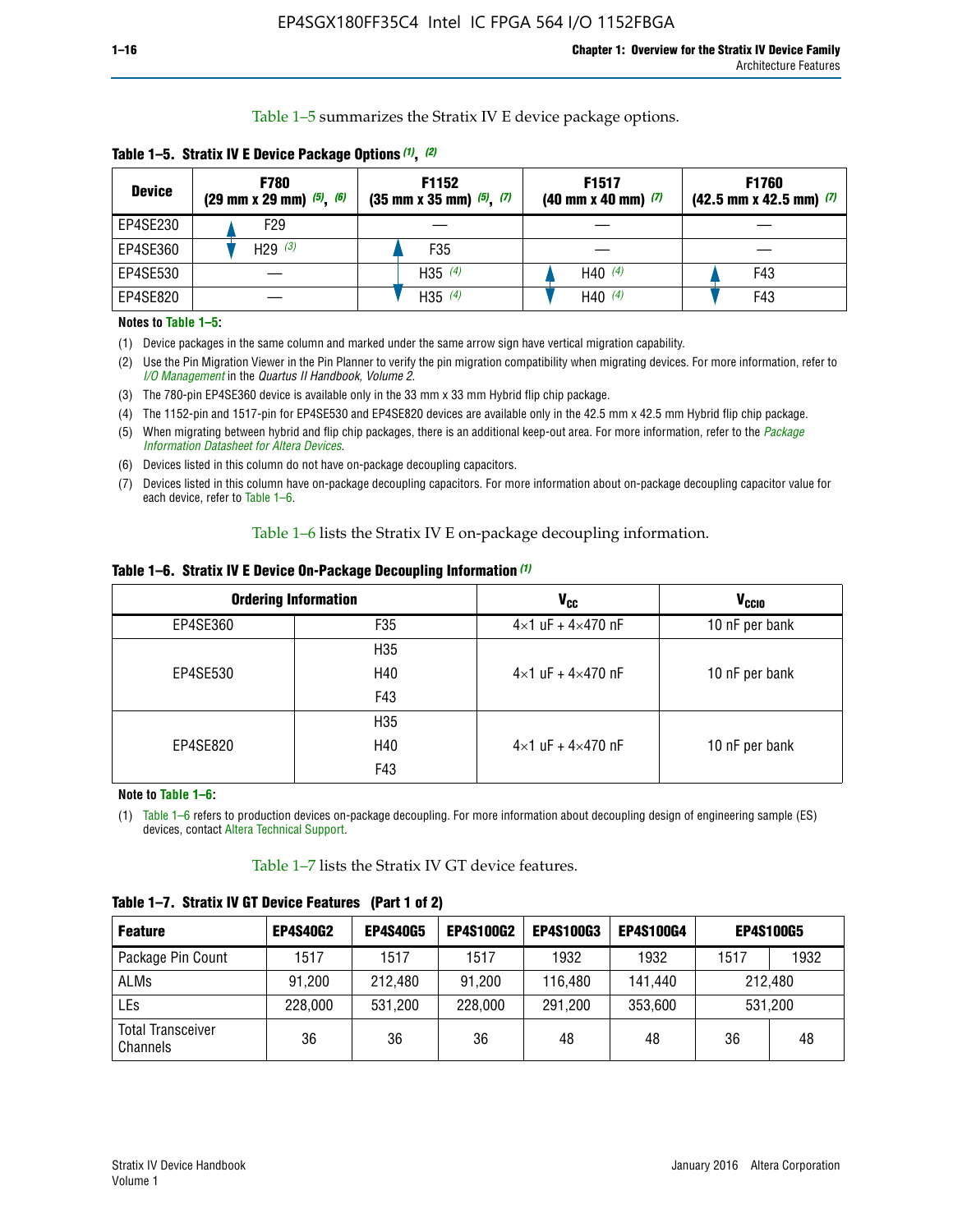#### **Table 1–7. Stratix IV GT Device Features (Part 2 of 2)**

| <b>Feature</b>                                                                 | <b>EP4S40G2</b> | <b>EP4S40G5</b> | <b>EP4S100G2</b> | <b>EP4S100G3</b> | <b>EP4S100G4</b> |                | EP4S100G5                 |
|--------------------------------------------------------------------------------|-----------------|-----------------|------------------|------------------|------------------|----------------|---------------------------|
| 10G Transceiver<br><b>Channels</b><br>(600 Mbps - 11.3 Gbps<br>with PMA + PCS) | 12              | 12              | 24               | 24               | 24               | 24             | 32                        |
| 8G Transceiver<br>Channels<br>(600 Mbps - 8.5 Gbps<br>with PMA + PCS) $(1)$    | 12              | 12              | $\pmb{0}$        | 8                | 8                | $\mathbf 0$    | $\pmb{0}$                 |
| PMA-only CMU<br>Channels<br>(600 Mbps- 6.5 Gbps)                               | 12              | 12              | 12               | 16               | 16               | 12             | 16                        |
| PCIe hard IP Blocks                                                            | $\overline{2}$  | $\overline{2}$  | $\overline{2}$   | $\overline{4}$   | $\overline{4}$   | $\overline{2}$ | $\overline{4}$            |
| High-Speed LVDS<br><b>SERDES</b><br>(up to 1.6 Gbps) $(2)$                     | 46              | 46              | 46               | 47               | 47               | 46             | 47                        |
| SP1-4.2 Links                                                                  | $\overline{2}$  | $\overline{2}$  | $\overline{2}$   | $\overline{2}$   | $\overline{2}$   | $\overline{2}$ | $\overline{2}$            |
| <b>M9K Blocks</b><br>(256 x 36 bits)                                           | 1,235           | 1,280           | 1,235            | 936              | 1,248            |                | 1,280                     |
| M144K Blocks<br>(2048 x 72 bits)                                               | 22              | 64              | 22               | 36               | 48               |                | 64                        |
| Total Memory (MLAB +<br>M9K + M144K) Kb                                        | 17,133          | 27,376          | 17,133           | 17,248           | 22,564           |                | 27,376                    |
| <b>Embedded Multipliers</b><br>$18 \times 18^{(3)}$                            | 1,288           | 1,024           | 1,288            | 832              | 1,024            |                | 1,024                     |
| PLLs                                                                           | 8               | 8               | 8                | 12               | 12               | 8              | 12                        |
| User I/Os $(4)$ , $(5)$                                                        | 654             | 654             | 654              | 781              | 781              | 654            | 781                       |
| Speed Grade<br>(fastest to slowest)                                            | $-1, -2, -3$    | $-1, -2, -3$    | $-1, -2, -3$     | $-1, -2, -3$     | $-1, -2, -3$     |                | $-1, -2, -3$ $-1, -2, -3$ |

**Notes to Table 1–7:**

(1) You can configure all 10G transceiver channels as 8G transceiver channels. For example, the EP4S40G2F40 device has twenty-four 8G transceiver channels and the EP4S100G5F45 device has thirty-two 8G transceiver channels.

(2) Total pairs of high-speed LVDS SERDES take the lowest channel count of  $R_X/T_X$ .

(3) Four multiplier adder mode.

(4) The user I/O count from the pin-out files include all general purpose I/Os, dedicated clock pins, and dual purpose configuration pins. Transceiver pins and dedicated configuration pins are not included in the pin count.

(5) This data is preliminary.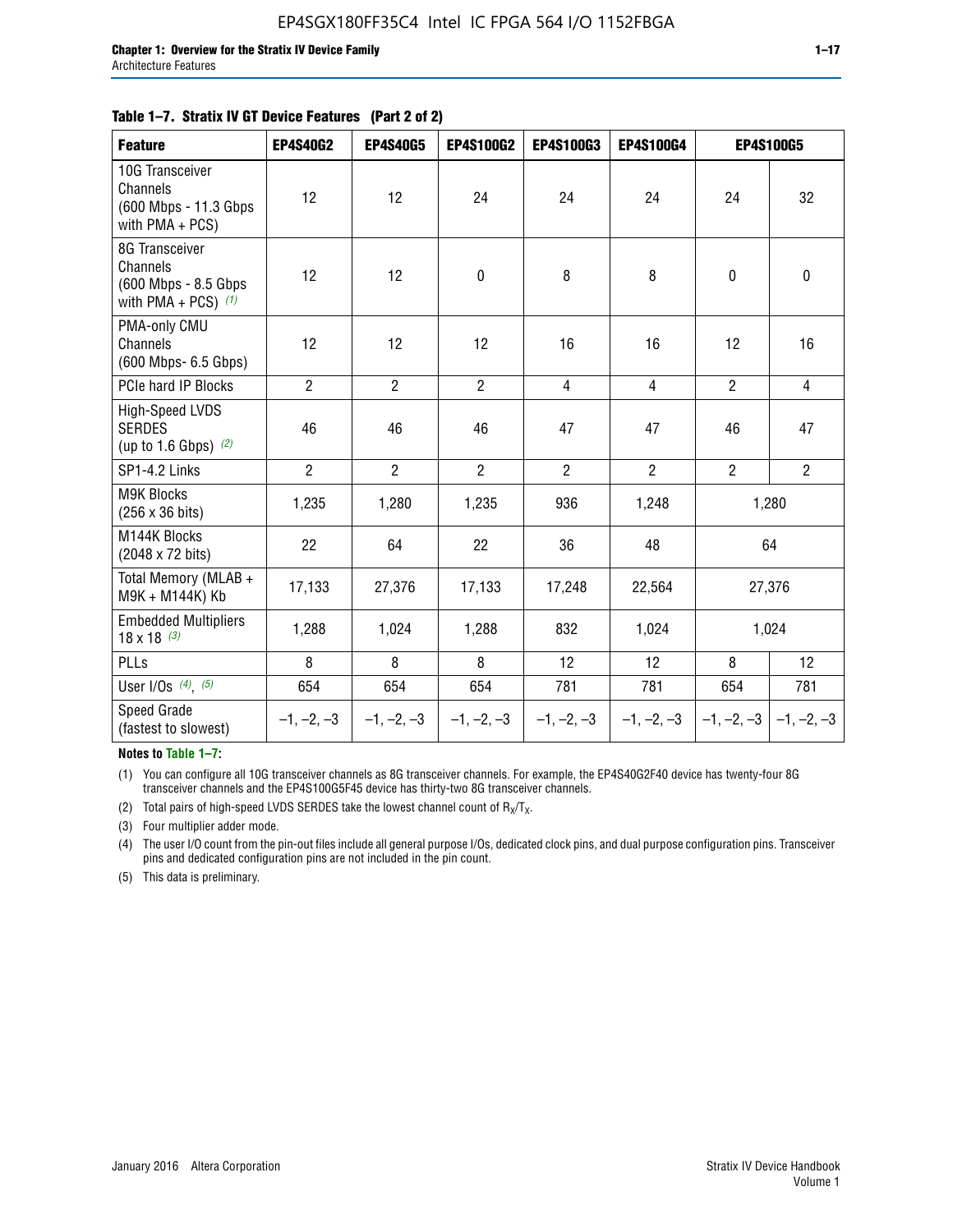Table 1–8 lists the resource counts for the Stratix IV GT devices.

| <b>Device</b>                      | <b>1517 Pin</b><br><b>1932 Pin</b><br>$(40 \text{ mm} \times 40 \text{ mm})$ $(3)$<br>(45 mm x 45 mm) |     |  |
|------------------------------------|-------------------------------------------------------------------------------------------------------|-----|--|
| <b>Stratix IV GT 40 G Devices</b>  |                                                                                                       |     |  |
| EP4S40G2                           | F40                                                                                                   |     |  |
| EP4S40G5                           | H40 $(4)$ , $(5)$                                                                                     |     |  |
| <b>Stratix IV GT 100 G Devices</b> |                                                                                                       |     |  |
| EP4S100G2                          | F40                                                                                                   |     |  |
| EP4S100G3                          |                                                                                                       | F45 |  |
| EP4S100G4                          |                                                                                                       | F45 |  |
| EP4S100G5                          | (5)<br>$(4)$ ,<br>H40                                                                                 | F45 |  |

#### **Notes to Table 1–8:**

(1) This table represents pin compatability; however, it does not include hard IP block placement compatability.

- (2) Devices under the same arrow sign have vertical migration capability.
- (3) When migrating between hybrid and flip chip packages, there is an additional keep-out area. For more information, refer to the *[Altera Device Package Information Data Sheet](http://www.altera.com/literature/ds/dspkg.pdf)*.
- (4) EP4S40G5 and EP4S100G5 devices with 1517 pin-count are only available in 42.5-mm x 42.5-mm Hybrid flip chip packages.
- (5) If you are using the hard IP block, migration is not possible.

Table 1–9 lists the Stratix IV GT on-package decoupling information.

**Table 1–9. Stratix IV GT Device On-Package Decoupling Information** *(1)*

| <b>Ordering</b><br><b>Information</b> | Vcc                                 | <b>V<sub>CCIO</sub></b> | V <sub>CCL GXB</sub>            | V <sub>CCA L/R</sub> | V <sub>CCT L/R</sub> | $V_{CCR\_L/R}$ |
|---------------------------------------|-------------------------------------|-------------------------|---------------------------------|----------------------|----------------------|----------------|
| EP4S40G2F40                           | $2 \times 1$ uF + $2 \times 470$ nF | 10 nF per bank $(2)$    | 100 nF per<br>transceiver block | $100$ nF             | $100$ nF             | $100$ nF       |
| EP4S100G2F40                          |                                     |                         |                                 |                      |                      |                |
| EP4S100G3F45                          |                                     | 10 nF per bank $(2)$    | 100 nF per<br>transceiver block | $100$ nF             | $100$ nF             | $100$ nF       |
| EP4S100G4F45                          |                                     |                         |                                 |                      |                      |                |
| EP4S40G5H40                           | $4\times1$ uF + $4\times470$ nF     |                         |                                 |                      |                      |                |
| EP4S100G5H40                          |                                     |                         |                                 |                      |                      |                |
| EP4S100G5F45                          |                                     |                         |                                 |                      |                      |                |

**Notes to Table 1–9:**

(1) Table 1–9 refers to production devices on-package decoupling. For more information about decoupling design of engineering sample (ES) devices, contact [Altera Technical Support](http://mysupport.altera.com/eservice/login.asp).

(2) For I/O banks  $3(*)$ ,  $4(*)$ ,  $7(*)$ , and  $8(*)$  only. There is no OPD for I/O bank  $1(*)$ ,  $2(*)$ ,  $5(*)$ , and  $6(*)$ .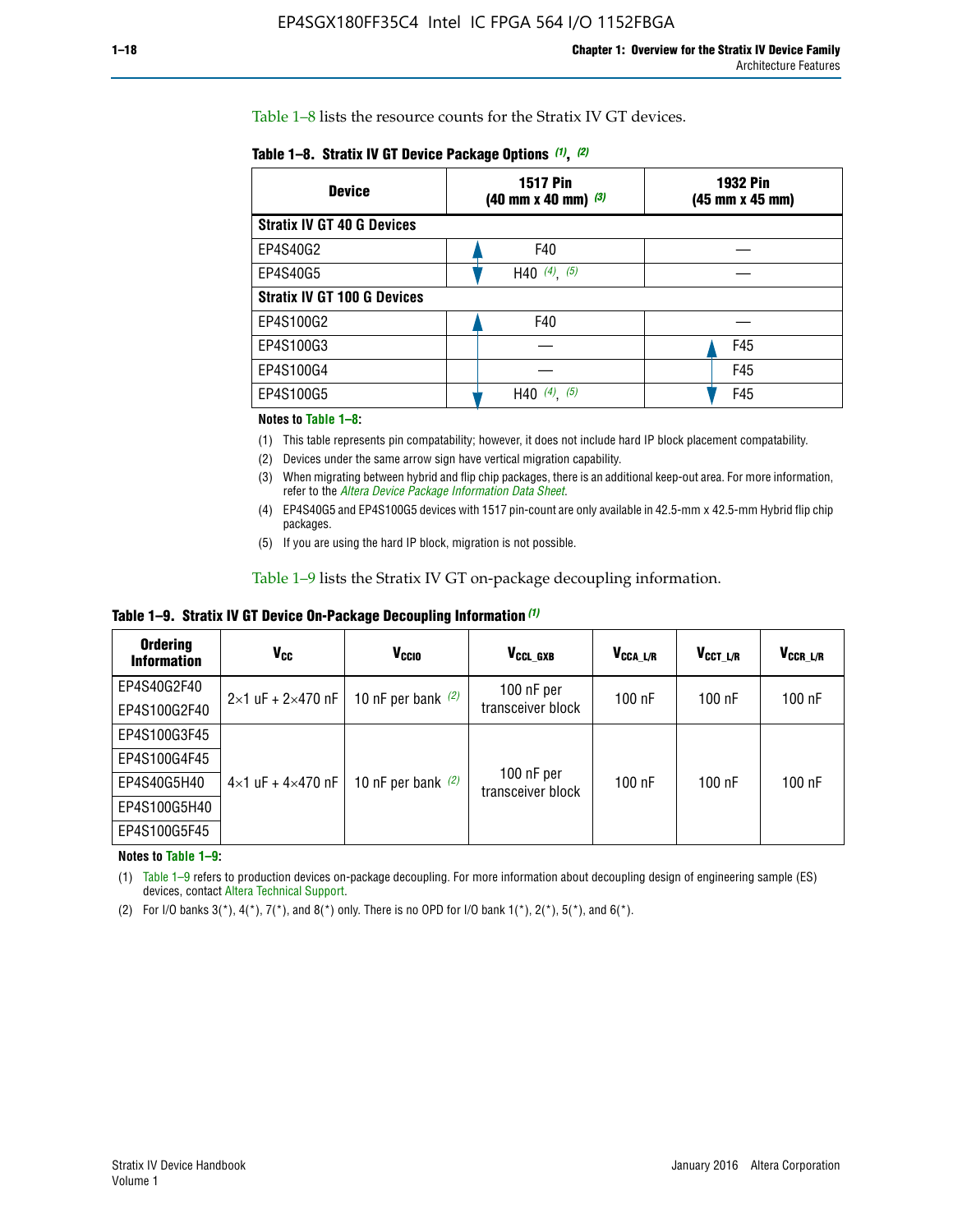# **Integrated Software Platform**

The Quartus II software provides an integrated environment for HDL and schematic design entry, compilation and logic synthesis, full simulation and advanced timing analysis, SignalTap II Logic Analyzer, and device configuration of Stratix IV designs. The Quartus II software provides the MegaWizard<sup> $M$ </sup> Plug-In Manager user interface to generate different functional blocks, such as memory, PLL, and digital signal processing logic. For transceivers, the Quartus II software provides the ALTGX MegaWizard Plug-In Manager interface that guides you through configuration of the transceiver based on your application requirements.

The Stratix IV GX and GT transceivers allow you to implement low-power and reliable high-speed serial interface applications with its fully reconfigurable hardware, optimal signal integrity, and integrated Quartus II software platform.

For more information about the QuarJanuary2016tus II software features, refer to the *[Quartus II Handbook](http://www.altera.com/literature/lit-qts.jsp)*.

# **Ordering Information**

This section describes the Stratix IV E, GT, and GX devices ordering information. Figure 1–4 shows the ordering codes for Stratix IV GX and E devices.



#### **Figure 1–4. Stratix IV GX and E Device Packaging Ordering Information**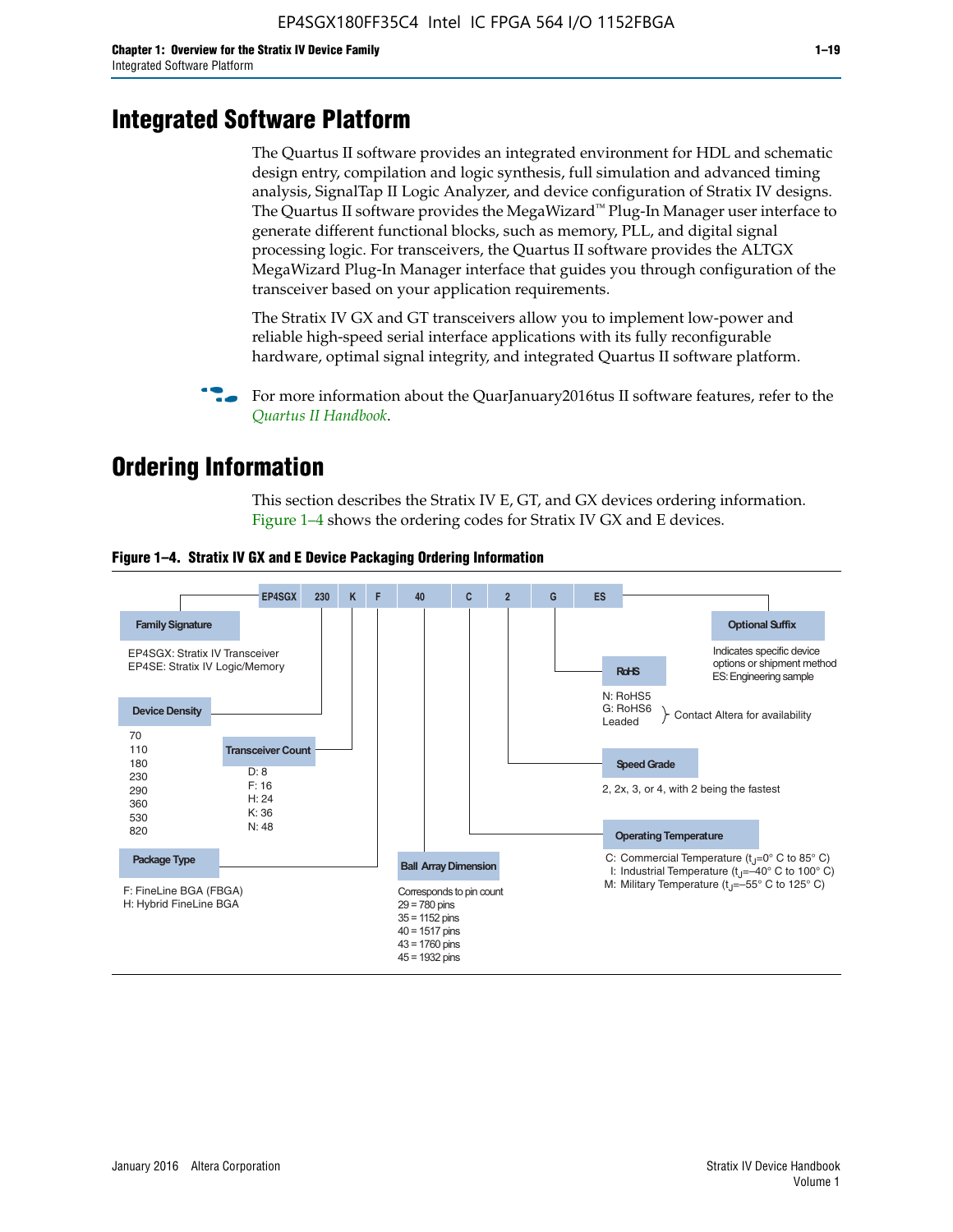Figure 1–5 shows the ordering codes for Stratix IV GT devices.





# **Document Revision History**

Table 1–10 lists the revision history for this chapter.

| Table 1–10. Document Revision History (Part 1 of 2) |  |  |  |  |  |
|-----------------------------------------------------|--|--|--|--|--|
|-----------------------------------------------------|--|--|--|--|--|

| <b>Date</b>       | <b>Version</b> | <b>Changes</b>                                              |
|-------------------|----------------|-------------------------------------------------------------|
| January 2016      | 3.5            | ■ Updated Figure 1–4 with new RoHS information              |
| September 2012    | 3.4            | ■ Updated Table 1–1 to close FB $#30986$ .                  |
|                   |                | Updated Table $1-2$ and Table $1-5$ to close FB $\#31127$ . |
| June 2011         | 3.3            | $\blacksquare$ Added military temperature to Figure 1–4.    |
| February 2011     |                | ■ Updated Table 1–7 and Table 1–8.                          |
|                   | 3.2            | $\blacksquare$ Applied new template.                        |
|                   |                | Minor text edits.                                           |
| <b>March 2010</b> |                | <b>Updated Table 1–1, Table 1–2, and Table 1–7.</b>         |
|                   |                | <b>U</b> Updated Figure 1–3.                                |
|                   | 3.1            | ■ Updated the "Stratix IV GT Devices" section.              |
|                   |                | Added two new references to the Introduction section.       |
|                   |                | Minor text edits.                                           |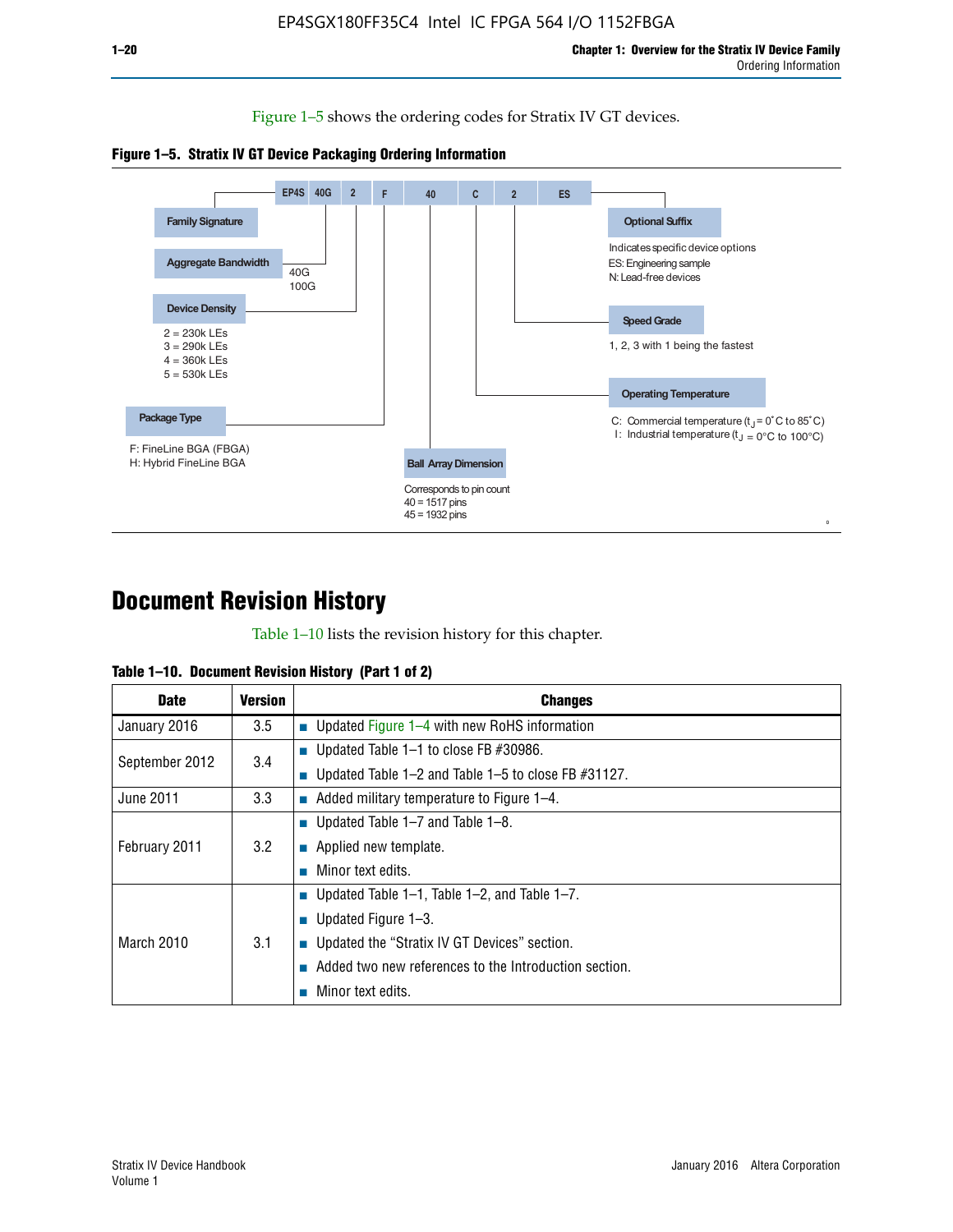#### **Table 1–10. Document Revision History (Part 2 of 2)**

| <b>Date</b>      | <b>Version</b> | <b>Changes</b>                                                                                                                                                                                                                                                                    |  |  |
|------------------|----------------|-----------------------------------------------------------------------------------------------------------------------------------------------------------------------------------------------------------------------------------------------------------------------------------|--|--|
|                  |                | ■ Updated the "Stratix IV Device Family Overview", "Feature Summary", "Stratix IV GT<br>Devices", "High-Speed Transceiver Features", "FPGA Fabric and I/O Features", "Highest<br>Aggregate Data Bandwidth", "System Integration", and "Integrated Software Platform"<br>sections. |  |  |
| November 2009    | 3.0            | $\blacksquare$ Added Table 1-3, Table 1-6, and Table 1-9.                                                                                                                                                                                                                         |  |  |
|                  |                | $\blacksquare$ Updated Table 1-1, Table 1-2, Table 1-4, Table 1-5, Table 1-7, and Table 1-8.                                                                                                                                                                                      |  |  |
|                  |                | ■ Updated Figure 1–3, Figure 1–4, and Figure 1–5.                                                                                                                                                                                                                                 |  |  |
|                  |                | $\blacksquare$ Minor text edits.                                                                                                                                                                                                                                                  |  |  |
| <b>June 2009</b> | 2.4            | $\blacksquare$ Updated Table 1-1.                                                                                                                                                                                                                                                 |  |  |
|                  |                | Minor text edits.                                                                                                                                                                                                                                                                 |  |  |
|                  |                | $\blacksquare$ Added Table 1–5, Table 1–6, and Figure 1–3.                                                                                                                                                                                                                        |  |  |
|                  |                | $\blacksquare$ Updated Figure 1-5.                                                                                                                                                                                                                                                |  |  |
| April 2009       | 2.3            | Updated Table $1-1$ , Table $1-2$ , Table $1-3$ , and Table $1-4$ .                                                                                                                                                                                                               |  |  |
|                  |                | ■ Updated "Introduction", "Feature Summary", "Stratix IV GX Devices", "Stratix IV GT<br>Devices", "Architecture Features", and "FPGA Fabric and I/O Features"                                                                                                                     |  |  |
|                  | 2.2            | ■ Updated "Feature Summary", "Stratix IV GX Devices", "Stratix IV E Device", "Stratix IV<br>GT Devices", "Signal Integrity"                                                                                                                                                       |  |  |
| March 2009       |                | Removed Tables 1-5 and 1-6                                                                                                                                                                                                                                                        |  |  |
|                  |                | Updated Figure 1-4                                                                                                                                                                                                                                                                |  |  |
|                  |                | ■ Updated "Introduction", "Feature Summary", "Stratix IV Device Diagnostic Features",<br>"Signal Integrity", "Clock Networks", "High-Speed Differential I/O with DPA and Soft-<br>CDR", "System Integration", and "Ordering Information" sections.                                |  |  |
|                  |                | Added "Stratix IV GT 100G Devices" and "Stratix IV GT 100G Transceiver Bandwidth"<br>sections.                                                                                                                                                                                    |  |  |
| March 2009       | 2.1            | <b>Updated Table 1–1, Table 1–2, Table 1–3, and Table 1–4.</b>                                                                                                                                                                                                                    |  |  |
|                  |                | $\blacksquare$ Added Table 1-5 and Table 1-6.                                                                                                                                                                                                                                     |  |  |
|                  |                | ■ Updated Figure $1-3$ and Figure $1-4$ .                                                                                                                                                                                                                                         |  |  |
|                  |                | $\blacksquare$ Added Figure 1-5.                                                                                                                                                                                                                                                  |  |  |
|                  |                | Removed "Referenced Documents" section.                                                                                                                                                                                                                                           |  |  |
|                  | 2.0            | Updated "Feature Summary" on page 1-1.                                                                                                                                                                                                                                            |  |  |
|                  |                | ■ Updated "Stratix IV Device Diagnostic Features" on page 1-7.                                                                                                                                                                                                                    |  |  |
| November 2008    |                | Updated "FPGA Fabric and I/O Features" on page 1-8.                                                                                                                                                                                                                               |  |  |
|                  |                | $\blacksquare$ Updated Table 1-1.                                                                                                                                                                                                                                                 |  |  |
|                  |                | Updated Table 1-2.                                                                                                                                                                                                                                                                |  |  |
|                  |                | Updated "Table 1-5 shows the total number of transceivers available in the Stratix IV GT<br>Device." on page 1-15.                                                                                                                                                                |  |  |
| <b>July 2008</b> | 1.1            | Revised "Introduction".                                                                                                                                                                                                                                                           |  |  |
| May 2008         | 1.0            | Initial release.                                                                                                                                                                                                                                                                  |  |  |